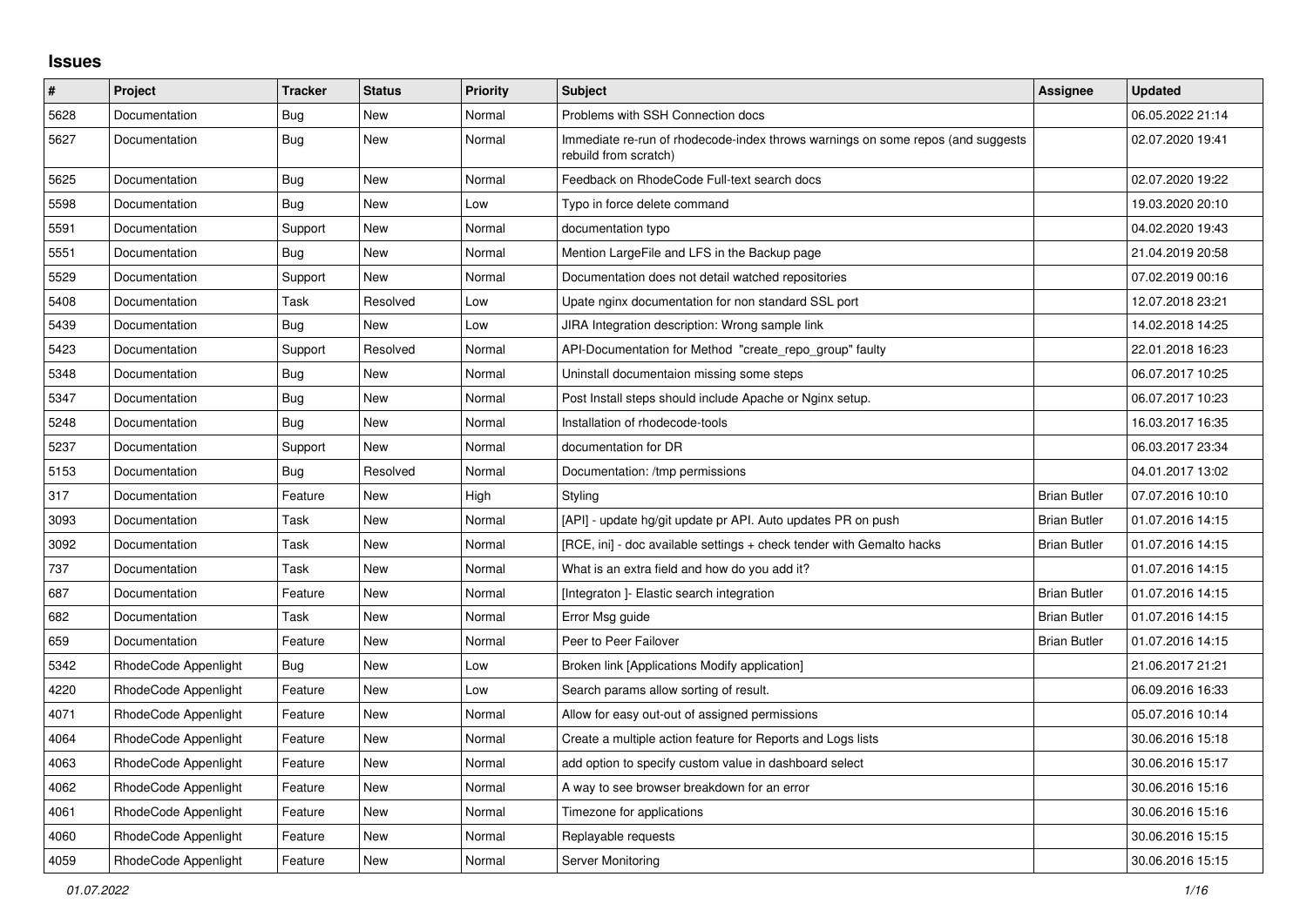| $\vert$ # | Project              | Tracker    | <b>Status</b> | <b>Priority</b> | <b>Subject</b>                                                                                                                       | <b>Assignee</b>              | <b>Updated</b>   |
|-----------|----------------------|------------|---------------|-----------------|--------------------------------------------------------------------------------------------------------------------------------------|------------------------------|------------------|
| 4057      | RhodeCode Appenlight | Feature    | New           | Normal          | Negation option for search filter                                                                                                    |                              | 30.06.2016 15:12 |
| 4056      | RhodeCode Appenlight | Feature    | New           | Normal          | Optionally allow to filter graphs per machine in dashboard                                                                           |                              | 30.06.2016 15:12 |
| 4052      | RhodeCode Appenlight | Task       | New           | Normal          | release fixes                                                                                                                        | Marcin Lulek                 | 29.06.2016 12:14 |
| 3991      | RhodeCode Appenlight | Bug        | Resolved      | Normal          | report logs need upper margin                                                                                                        |                              | 21.06.2016 18:55 |
| 3989      | RhodeCode Appenlight | Bug        | Resolved      | Normal          | even up report spacing                                                                                                               |                              | 21.06.2016 18:55 |
| 3987      | RhodeCode Appenlight | <b>Bug</b> | New           | Normal          | adjust footer so it's consistent with the website footer                                                                             |                              | 15.06.2016 10:20 |
| 4017      | RhodeCode Appenlight | Feature    | New           | Low             | application logos need help                                                                                                          |                              | 14.06.2016 11:52 |
| 3994      | RhodeCode Appenlight | <b>Bug</b> | New           | Normal          | during setup, user is given option to make admin account even if one does not exist                                                  |                              | 08.06.2016 12:44 |
| 3990      | RhodeCode Appenlight | <b>Bug</b> | New           | Normal          | some dashboard builder buttons are up against fields                                                                                 |                              | 07.06.2016 12:01 |
| 3986      | RhodeCode Appenlight | Bug        | New           | Normal          | table headers should be left aligned                                                                                                 |                              | 07.06.2016 11:53 |
| 5682      | RhodeCode CE/EE      | Bug        | New           | Normal          | Login Page stuck until page is refreshed                                                                                             |                              | 30.06.2022 20:31 |
| 4211      | RhodeCode CE/EE      | Feature    | Resolved      | Normal          | [ce, ee] increase webhook flexibility                                                                                                | Marcin<br>Kuzminski<br>[CTO] | 20.06.2022 10:55 |
| 5662      | RhodeCode CE/EE      | Bug        | New           | Normal          | Full text search not working due to crash in whoosh                                                                                  |                              | 07.06.2022 08:31 |
| 5679      | RhodeCode CE/EE      | <b>Bug</b> | New           | Normal          | Data directory continues to grow until it fills disk partition                                                                       |                              | 25.04.2022 11:42 |
| 5680      | RhodeCode CE/EE      | <b>Bug</b> | New           | High            | Inconsistent timezone display                                                                                                        |                              | 20.04.2022 14:15 |
| 5677      | RhodeCode CE/EE      | Support    | New           | Normal          | PR cross merge                                                                                                                       |                              | 28.01.2022 16:59 |
| 5672      | RhodeCode CE/EE      | Bug        | New           | Normal          | Unable to browse git repository folders with # in names                                                                              |                              | 16.12.2021 18:13 |
| 5670      | RhodeCode CE/EE      | Bug        | New           | Normal          | Repo-level administrators can usurp owner of repoistory                                                                              |                              | 01.12.2021 16:18 |
| 5613      | RhodeCode CE/EE      | Feature    | New           | Low             | Feature Request: Issue tracker link in new tab/window                                                                                |                              | 03.10.2021 23:25 |
| 5612      | RhodeCode CE/EE      | Bug        | New           | Low             | CPU cores getting maxed out by VCSServer on Repository Size request                                                                  |                              | 03.10.2021 23:25 |
| 5611      | RhodeCode CE/EE      | Feature    | Resolved      | Normal          | Add information "is the pull request up to date?" in the PR page                                                                     |                              | 03.10.2021 23:24 |
| 5610      | RhodeCode CE/EE      | <b>Bug</b> | Resolved      | Normal          | Files navigation looses the at= <name> marker</name>                                                                                 | Daniel D                     | 03.10.2021 23:23 |
| 5669      | RhodeCode CE/EE      | Bug        | Resolved      | Normal          | Mercurial commit messages doesn't show cyrillic symbols                                                                              |                              | 01.10.2021 10:39 |
| 5434      | RhodeCode CE/EE      | Bug        | Resolved      | Immediate       | Locale problem                                                                                                                       |                              | 01.10.2021 09:51 |
| 5510      | RhodeCode CE/EE      | <b>Bug</b> | New           | High            | AssertionError: unexpected parameters: user_agent & hook_type                                                                        |                              | 31.07.2021 11:14 |
| 5664      | RhodeCode CE/EE      | Bug        | New           | Normal          | Regression: When assigning permissions, cannot see own group in auto-complete<br>without special conditions                          |                              | 29.07.2021 10:49 |
| 5655      | RhodeCode CE/EE      | Bug        | Resolved      | Normal          | New public gist's id is always auto generated                                                                                        |                              | 01.07.2021 12:06 |
| 5560      | RhodeCode CE/EE      | <b>Bug</b> | Resolved      | High            | Check all permission API function to flush caches for auth perms                                                                     |                              | 08.06.2021 23:56 |
| 5656      | RhodeCode CE/EE      | <b>Bug</b> | Resolved      | Normal          | Error for branch permission page                                                                                                     |                              | 30.04.2021 08:53 |
| 5652      | RhodeCode CE/EE      | <b>Bug</b> | Resolved      | Normal          | Pull Requests: when title and descriptions contains character [] {} and () index out of<br>bound when attempting to comment/approve. |                              | 30.04.2021 08:53 |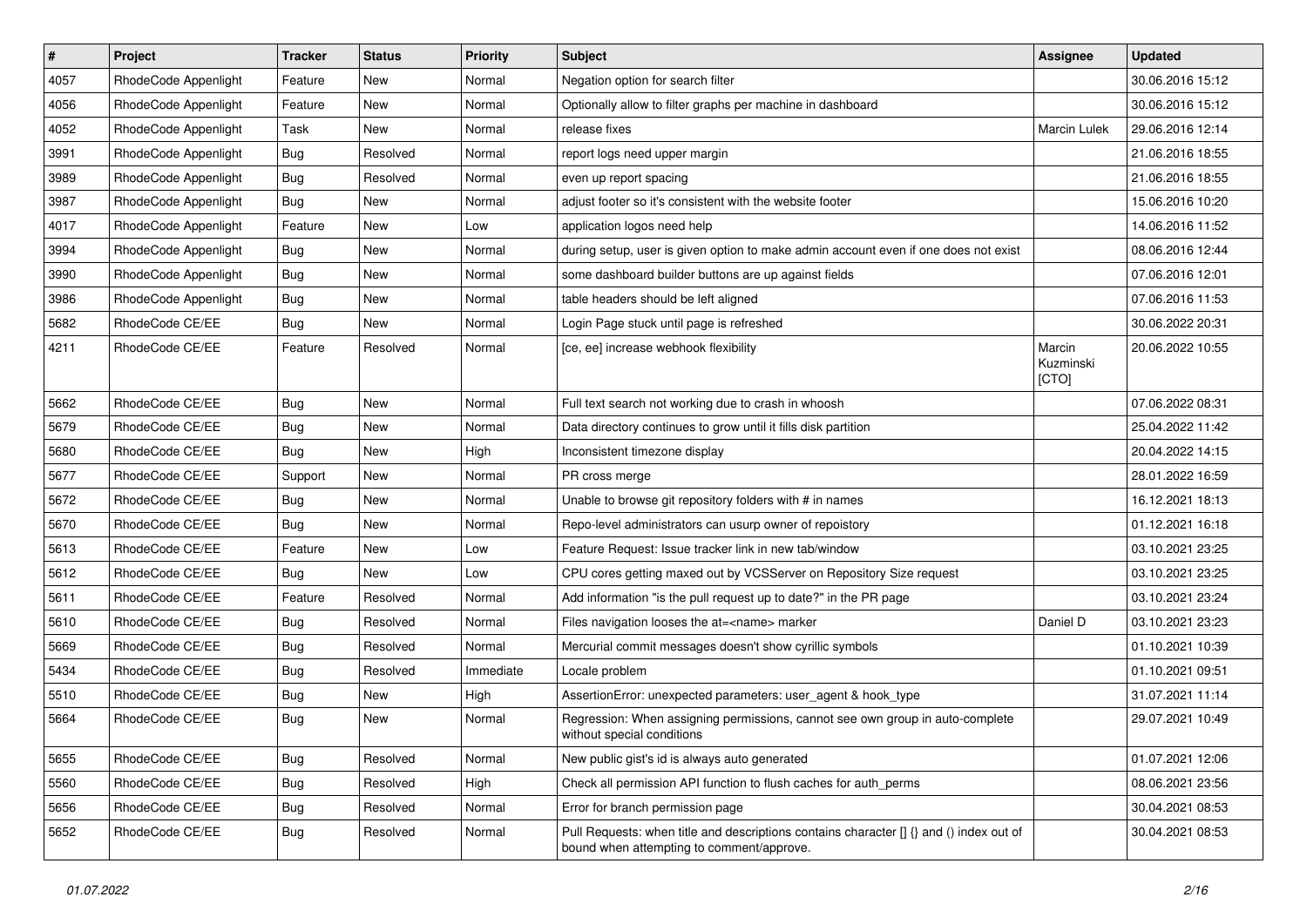| #    | Project         | <b>Tracker</b> | <b>Status</b> | <b>Priority</b> | <b>Subject</b>                                                                                                        | <b>Assignee</b>              | <b>Updated</b>   |
|------|-----------------|----------------|---------------|-----------------|-----------------------------------------------------------------------------------------------------------------------|------------------------------|------------------|
| 5651 | RhodeCode CE/EE | Bug            | Resolved      | Normal          | Pull requests can get stuck if the diff is too large (it was created by mistake but we<br>can't open it to delete it) |                              | 30.04.2021 08:53 |
| 5642 | RhodeCode CE/EE | Feature        | Resolved      | Normal          | pull request version column in commit list                                                                            |                              | 30.04.2021 08:53 |
| 5643 | RhodeCode CE/EE | Feature        | Resolved      | Low             | jump to bottom of review                                                                                              |                              | 30.04.2021 08:53 |
| 5636 | RhodeCode CE/EE | Bug            | Resolved      | High            | Remap and Rescan 500 Internal Server Error                                                                            |                              | 30.04.2021 08:53 |
| 5657 | RhodeCode CE/EE | Bug            | New           | Normal          | Error in maintenance page                                                                                             |                              | 30.03.2021 15:09 |
| 4090 | RhodeCode CE/EE | Bug            | Resolved      | Normal          | test ticket                                                                                                           |                              | 09.03.2021 20:39 |
| 5654 | RhodeCode CE/EE | <b>Bug</b>     | New           | Normal          | Comment formatting broken when containing $\omega$ in a code block                                                    |                              | 24.02.2021 12:10 |
| 5653 | RhodeCode CE/EE | Feature        | New           | Normal          | Extend SSH clone to support cloning by repo id.                                                                       | Marcin<br>Kuzminski<br>[CTO] | 17.02.2021 12:58 |
| 5638 | RhodeCode CE/EE | Feature        | <b>New</b>    | Normal          | Add "Copy full url path" button                                                                                       |                              | 05.02.2021 20:23 |
| 5600 | RhodeCode CE/EE | Feature        | <b>New</b>    | Normal          | Change default repository landing page                                                                                |                              | 27.01.2021 01:04 |
| 5645 | RhodeCode CE/EE | Bug            | New           | High            | Rhodecode returns 400 Bad request on huge mercurial repos                                                             |                              | 18.12.2020 06:29 |
| 5649 | RhodeCode CE/EE | Bug            | New           | Normal          | test-file-upload                                                                                                      |                              | 17.12.2020 23:08 |
| 5644 | RhodeCode CE/EE | Bug            | New           | Normal          | PR inks to comments not working if files are collapsed                                                                |                              | 02.12.2020 10:42 |
| 5635 | RhodeCode CE/EE | Feature        | Resolved      | Normal          | Remember column sorted by of the "Pull Requests You Participate In" table                                             |                              | 30.11.2020 22:30 |
| 5641 | RhodeCode CE/EE | Feature        | <b>New</b>    | Normal          | "Add draft" / (x) button usability                                                                                    |                              | 30.11.2020 20:53 |
| 5639 | RhodeCode CE/EE | Support        | New           | High            | 500 Internal Server Error   The server has either erred  after importing Database<br>from backup                      |                              | 22.11.2020 09:15 |
| 5637 | RhodeCode CE/EE | Feature        | <b>New</b>    | Normal          | Clone URL templates - add per repository/namespace                                                                    |                              | 29.10.2020 09:38 |
| 5633 | RhodeCode CE/EE | Bug            | Resolved      | Normal          | Moderately large pull requests fail because inefficient use of reviewer_data_json<br>column in pull_requests table    |                              | 12.10.2020 23:13 |
| 4183 | RhodeCode CE/EE | Feature        | Resolved      | Normal          | Different roles for PR reviewers                                                                                      | Daniel D                     | 12.10.2020 23:13 |
| 5634 | RhodeCode CE/EE | Bug            | Resolved      | Normal          | Quick Search Toolbar bugs out if pull request contains unicode double quote<br>character "                            |                              | 12.10.2020 23:13 |
| 5632 | RhodeCode CE/EE | <b>Bug</b>     | New           | Normal          | Missing Parent Folder for Personal Repo lacks proper handling                                                         |                              | 03.08.2020 07:56 |
| 5631 | RhodeCode CE/EE | Feature        | New           | Normal          | Change target of PR                                                                                                   |                              | 31.07.2020 17:05 |
| 5574 | RhodeCode CE/EE | Feature        | Resolved      | Normal          | hg: Information for external hooks                                                                                    |                              | 30.07.2020 15:40 |
| 5622 | RhodeCode CE/EE | Bug            | Resolved      | High            | Upgrade from 4.18.3 to 4.19.3 broke all PRs                                                                           |                              | 28.07.2020 16:44 |
| 5623 | RhodeCode CE/EE | Bug            | Resolved      | Normal          | Credentials for remote repository URL leaking in Repository Header                                                    |                              | 22.07.2020 00:47 |
| 5630 | RhodeCode CE/EE | <b>Bug</b>     | New           | Normal          | Inline comments do not follow the line of code                                                                        |                              | 21.07.2020 11:25 |
| 5629 | RhodeCode CE/EE | <b>Bug</b>     | New           | Normal          | Diff truncated on small files                                                                                         |                              | 21.07.2020 08:58 |
| 5626 | RhodeCode CE/EE | Bug            | New           | Normal          | Whoosh full-text indexing is fully indexing all repos, not recognizing forks                                          |                              | 02.07.2020 19:24 |
| 5624 | RhodeCode CE/EE | Bug            | New           | Normal          | Timeout when trying to test SMTP email configuration                                                                  |                              | 01.07.2020 20:01 |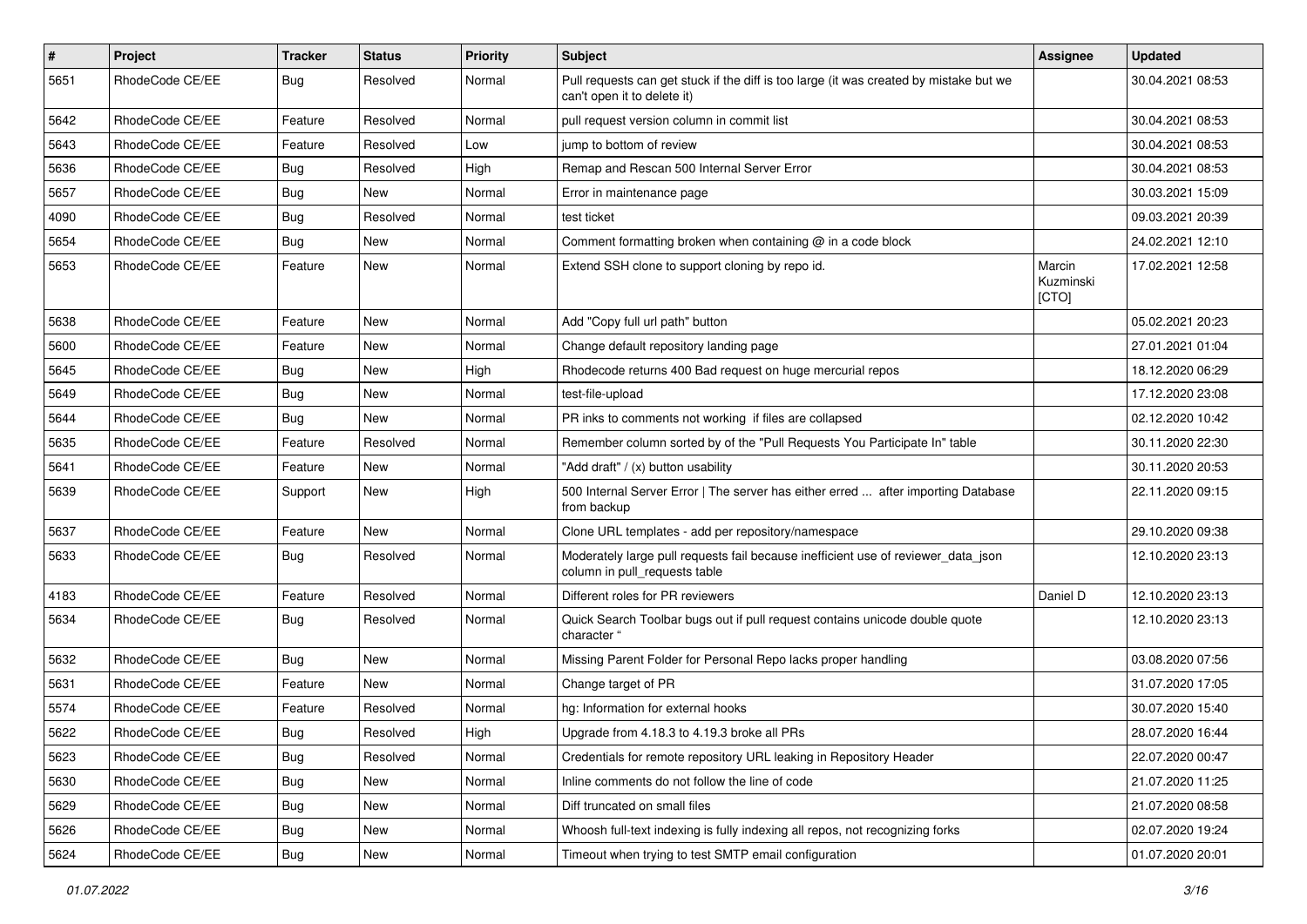| $\pmb{\#}$ | Project         | <b>Tracker</b> | <b>Status</b> | <b>Priority</b> | <b>Subject</b>                                                                | <b>Assignee</b>     | <b>Updated</b>   |
|------------|-----------------|----------------|---------------|-----------------|-------------------------------------------------------------------------------|---------------------|------------------|
| 5621       | RhodeCode CE/EE | <b>Bug</b>     | Resolved      | Urgent          | LDAP + User Groups authentication plugin not working after upgrade to 4.19.x  |                     | 15.06.2020 17:56 |
| 5620       | RhodeCode CE/EE | <b>Bug</b>     | Resolved      | Normal          | Regression of mail rendering in Thunderbird                                   |                     | 15.06.2020 16:45 |
| 5619       | RhodeCode CE/EE | Bug            | Resolved      | Normal          | Setting Landing Commit to SVN Trunk results in Files tab hitting a 404        |                     | 04.06.2020 23:51 |
| 5601       | RhodeCode CE/EE | Feature        | Resolved      | Normal          | Default navigation should be by branch name not commit id                     |                     | 04.06.2020 23:51 |
| 5590       | RhodeCode CE/EE | Bug            | New           | Normal          | Pull Request creation takes 2 minutes                                         |                     | 28.05.2020 20:48 |
| 5523       | RhodeCode CE/EE | <b>Bug</b>     | Resolved      | High            | user from AD is asked to change his password when logs in.                    | Thierry<br>Wynsdau  | 28.05.2020 20:28 |
| 5516       | RhodeCode CE/EE | Support        | Resolved      | High            | Cannot log into RhodeCode                                                     | Thierry<br>Wynsdau  | 28.05.2020 20:28 |
| 5555       | RhodeCode CE/EE | Bug            | Resolved      | Normal          | Making Repository Public does not update the Default User Permissions         |                     | 28.05.2020 20:26 |
| 5594       | RhodeCode CE/EE | <b>Bug</b>     | Resolved      | Normal          | Credentials in Repository Settings for Pull requests are exposed              |                     | 28.05.2020 20:25 |
| 5618       | RhodeCode CE/EE | Support        | <b>New</b>    | Normal          | Getting HTTP 502 Bad Gateway when trying to push (or clone) on a slow network |                     | 27.05.2020 21:56 |
| 5561       | RhodeCode CE/EE | Bug            | Resolved      | Normal          | PR diff doesn't update when target changes                                    |                     | 21.05.2020 11:53 |
| 5617       | RhodeCode CE/EE | Feature        | New           | Normal          | Allow PRs to non-head bookmarks                                               |                     | 20.05.2020 12:25 |
| 5615       | RhodeCode CE/EE | Feature        | Resolved      | Normal          | Misleading message in PR diff view "File was deleted in this version"         | Daniel D            | 23.04.2020 17:40 |
| 5614       | RhodeCode CE/EE | Feature        | Resolved      | Normal          | Show context function name in hg diffs                                        |                     | 23.04.2020 13:43 |
| 5583       | RhodeCode CE/EE | Feature        | Resolved      | Normal          | rcextensions hook for pull request comment                                    |                     | 23.04.2020 13:42 |
| 5596       | RhodeCode CE/EE | Bug            | Resolved      | Normal          | Pull Request duplicated after description edit                                |                     | 14.04.2020 13:28 |
| 5606       | RhodeCode CE/EE | <b>Bug</b>     | Resolved      | High            | SVN + ssh subdirectory failure                                                | Daniel D            | 09.04.2020 03:29 |
| 5599       | RhodeCode CE/EE | Bug            | Resolved      | Normal          | SVN navigation to trunk fails                                                 | Daniel D            | 04.04.2020 11:21 |
| 5609       | RhodeCode CE/EE | Support        | Resolved      | Normal          | Change git diff algorithm                                                     |                     | 31.03.2020 22:08 |
| 5608       | RhodeCode CE/EE | Bug            | Resolved      | High            | svn+ssh user set incorrectly                                                  | Daniel D            | 31.03.2020 18:21 |
| 5605       | RhodeCode CE/EE | Bug            | Resolved      | Normal          | Cannot set subversion compatibility to 1.10                                   |                     | 30.03.2020 17:27 |
| 5602       | RhodeCode CE/EE | Feature        | Resolved      | Normal          | Copy full path only copies partial                                            | Daniel D            | 30.03.2020 16:04 |
| 5604       | RhodeCode CE/EE | Bug            | Resolved      | High            | Search error on second result page                                            | Daniel D            | 30.03.2020 16:01 |
| 5603       | RhodeCode CE/EE | Feature        | Resolved      | Normal          | Code search - highlight matching search terms                                 |                     | 30.03.2020 11:16 |
| 5585       | RhodeCode CE/EE | Feature        | Resolved      | Normal          | Minimize downtime on rccontrol upgrade                                        |                     | 27.03.2020 09:45 |
| 5595       | RhodeCode CE/EE | Feature        | New           | Normal          | Group code review mail notification                                           |                     | 03.03.2020 10:17 |
| 3981       | RhodeCode CE/EE | Feature        | Resolved      | Normal          | Add cloud hosting like Gitlab, GitHub                                         |                     | 02.03.2020 09:14 |
| 5593       | RhodeCode CE/EE | Support        | New           | Normal          | <b>SSH</b> connections                                                        |                     | 17.02.2020 16:18 |
| 5576       | RhodeCode CE/EE | <b>Bug</b>     | Resolved      | High            | Hosting many repositories                                                     | Craig Fairhurst     | 12.02.2020 12:55 |
| 5587       | RhodeCode CE/EE | Bug            | Resolved      | Normal          | Broken metatags in 4.18.1                                                     | <b>Marcin Lulek</b> | 29.01.2020 11:46 |
| 5586       | RhodeCode CE/EE | Feature        | New           | Normal          | @mention should be a link                                                     |                     | 29.01.2020 11:46 |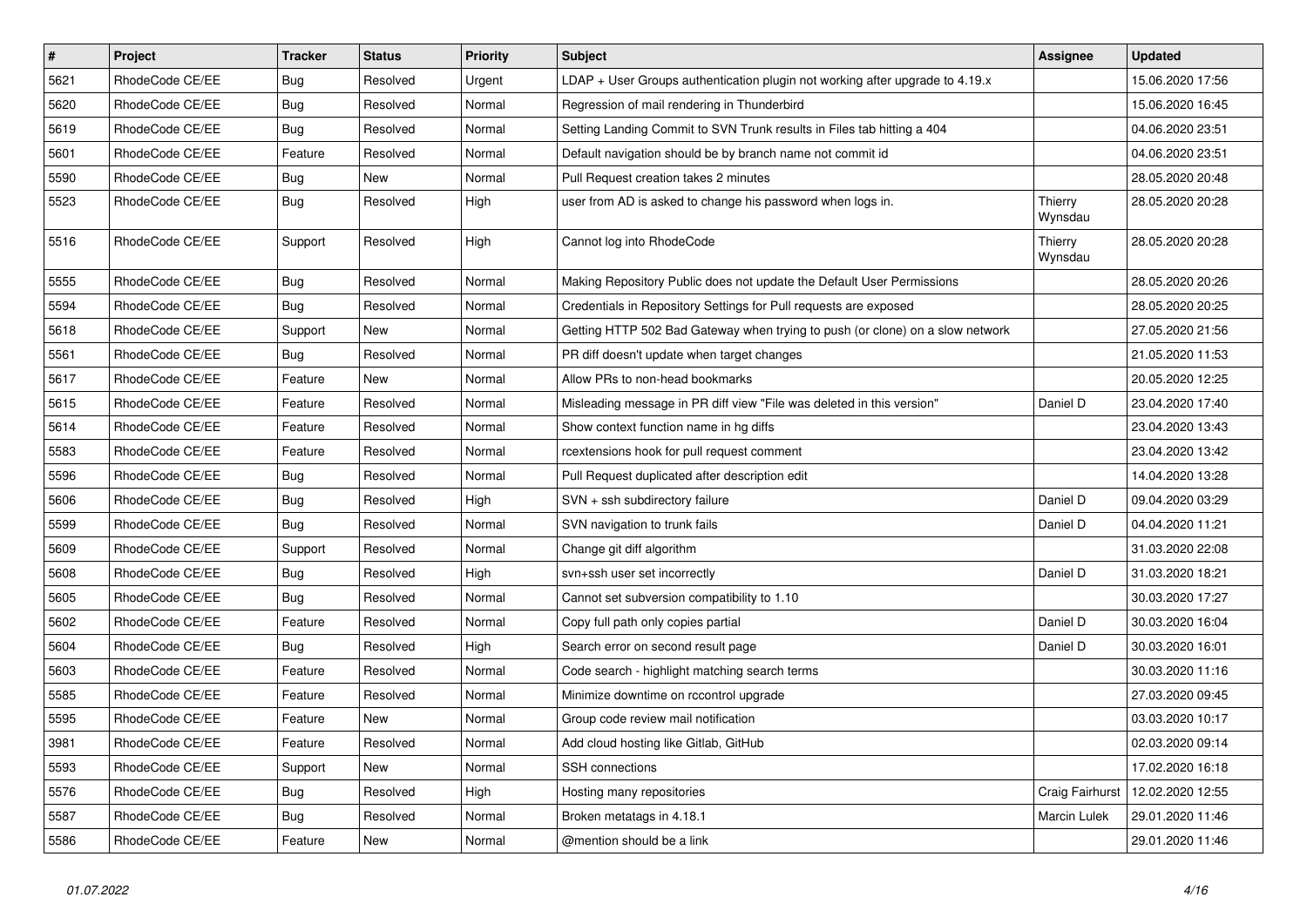| $\sharp$ | <b>Project</b>  | Tracker    | <b>Status</b> | <b>Priority</b> | Subject                                                                                         | Assignee                     | <b>Updated</b>                    |
|----------|-----------------|------------|---------------|-----------------|-------------------------------------------------------------------------------------------------|------------------------------|-----------------------------------|
| 5581     | RhodeCode CE/EE | Feature    | Resolved      | Normal          | expose `send_email` option in the HTTP API, for `comment_commit` and<br>`comment_pull_request`  | Daniel D                     | 29.01.2020 11:46                  |
| 5588     | RhodeCode CE/EE | Bug        | New           | Normal          | wrong rendering of issue tracker pattern                                                        |                              | 29.01.2020 11:24                  |
| 5584     | RhodeCode CE/EE | Feature    | New           | Normal          | "update pull request link" message on vcs client                                                |                              | 23.01.2020 10:32                  |
| 4155     | RhodeCode CE/EE | <b>Bug</b> | Resolved      | Low             | Date of Last Change is not displayed correctly                                                  | Marcin<br>Kuzminski<br>[CTO] | 21.01.2020 02:20                  |
| 5229     | RhodeCode CE/EE | Task       | Resolved      | Normal          | add support for https://clipboardjs.com/                                                        |                              | 21.01.2020 02:19                  |
| 5469     | RhodeCode CE/EE | Feature    | Resolved      | Normal          | elastisearch > 2.x not supported?                                                               |                              | 21.01.2020 02:19                  |
| 5518     | RhodeCode CE/EE | Bug        | Resolved      | Normal          | Zero-sized files in /rhodecode/config/rcextensions/examples                                     |                              | 21.01.2020 02:18                  |
| 5368     | RhodeCode CE/EE | Feature    | Resolved      | Normal          | Mercurial: Close branch before merging it                                                       |                              | Mathieu Cantin   21.01.2020 02:11 |
| 5272     | RhodeCode CE/EE | Feature    | Resolved      | Normal          | Pull Request checklist                                                                          |                              | 21.01.2020 02:09                  |
| 5554     | RhodeCode CE/EE | Support    | Resolved      | Normal          | How to increase number of commits shown in pagination on dashboard and<br>changelog             |                              | 21.01.2020 02:08                  |
| 5569     | RhodeCode CE/EE | Bug        | Resolved      | Normal          | SshWrapper error                                                                                |                              | 21.01.2020 02:02                  |
| 5579     | RhodeCode CE/EE | <b>Bug</b> | Resolved      | Normal          | JS bug when a commit message can be parsed as a number                                          | Daniel D                     | 20.01.2020 10:04                  |
| 5575     | RhodeCode CE/EE | <b>Bug</b> | Resolved      | Low             | Filtering username containing '-' does not work in Admin audit log panel                        |                              | 20.01.2020 10:04                  |
| 5567     | RhodeCode CE/EE | Bug        | Resolved      | High            | Error after PR was updated                                                                      |                              | 20.01.2020 10:04                  |
| 5573     | RhodeCode CE/EE | Bug        | Resolved      | Normal          | Wrong notification Base Url for Email-Integrations                                              |                              | 16.01.2020 08:53                  |
| 5556     | RhodeCode CE/EE | <b>Bug</b> | New           | Normal          | After upgrade RhodeCode Enterprise, pull request via API adds repo owner as<br>default reviewer |                              | 01.01.2020 13:09                  |
| 5200     | RhodeCode CE/EE | Task       | New           | Normal          | investigate search improvements                                                                 |                              | 16.12.2019 16:04                  |
| 5541     | RhodeCode CE/EE | Support    | <b>New</b>    | Normal          | <b>SVN Settings: Repository Patterns</b>                                                        |                              | 16.12.2019 15:35                  |
| 5557     | RhodeCode CE/EE | Bug        | Resolved      | Normal          | Consider removing slashes from the RSS feed names                                               |                              | 31.10.2019 19:54                  |
| 5571     | RhodeCode CE/EE | <b>Bug</b> | Resolved      | Normal          | redmine does not work with firefox any more                                                     |                              | 25.10.2019 12:38                  |
| 5570     | RhodeCode CE/EE | Bug        | <b>New</b>    | Normal          | Remap repositories always fail in RhodeCode community                                           |                              | 04.10.2019 14:50                  |
| 5507     | RhodeCode CE/EE | <b>Bug</b> | Resolved      | Normal          | Markdown rendering needs improvement                                                            |                              | 15.08.2019 15:40                  |
| 5553     | RhodeCode CE/EE | <b>Bug</b> | New           | Normal          | Exceptions Tracker - Exception ID: 140095575901360 after upgrade to the lastes<br>version       | Thierry<br>Wynsdau           | 10.07.2019 10:33                  |
| 5558     | RhodeCode CE/EE | Bug        | Resolved      | Low             | Commit compare window covers text                                                               |                              | 08.07.2019 18:12                  |
| 5399     | RhodeCode CE/EE | <b>Bug</b> | In Progress   | High            | Issues with Git LFS integration                                                                 |                              | 07.07.2019 22:21                  |
| 5548     | RhodeCode CE/EE | Feature    | New           | Normal          | Initial Search API                                                                              | Peter Colledge               | 07.07.2019 22:21                  |
| 5513     | RhodeCode CE/EE | <b>Bug</b> | Resolved      | High            | Gist: GitHub flavoured markdown gist creation fails                                             |                              | 07.07.2019 22:21                  |
| 5559     | RhodeCode CE/EE | Bug        | New           | Normal          | Timezone handling issue on repos list                                                           |                              | 07.07.2019 22:19                  |
| 5552     | RhodeCode CE/EE | Feature    | New           | High            | PR dependency across repos                                                                      |                              | 22.06.2019 01:15                  |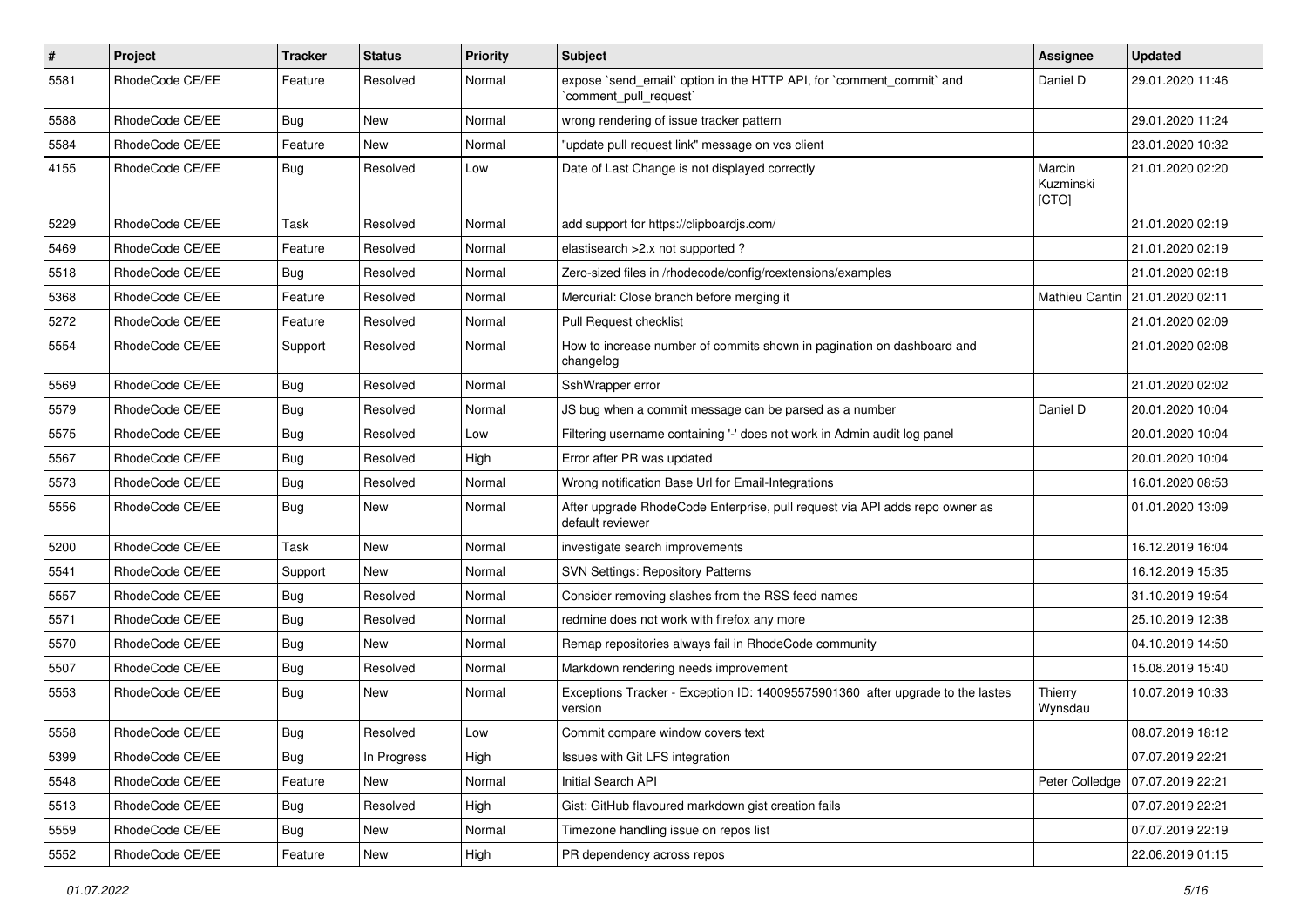| $\pmb{\#}$ | Project         | <b>Tracker</b> | <b>Status</b> | <b>Priority</b> | <b>Subject</b>                                                                                                                    | <b>Assignee</b>              | <b>Updated</b>   |
|------------|-----------------|----------------|---------------|-----------------|-----------------------------------------------------------------------------------------------------------------------------------|------------------------------|------------------|
| 5550       | RhodeCode CE/EE | <b>Bug</b>     | New           | Normal          | 500 Internal Server Error   The server has either erred or is incapable of performing<br>the requested operation.                 |                              | 18.04.2019 17:12 |
| 5395       | RhodeCode CE/EE | Support        | Resolved      | Normal          | Svn protocols and performance                                                                                                     |                              | 04.04.2019 18:08 |
| 5494       | RhodeCode CE/EE | <b>Bug</b>     | New           | Normal          | rccontrol's python package management causes slow VCS SSH                                                                         |                              | 02.04.2019 11:56 |
| 5546       | RhodeCode CE/EE | Support        | Resolved      | Normal          | experiments with mercurial 4.9                                                                                                    |                              | 26.03.2019 09:23 |
| 5547       | RhodeCode CE/EE | <b>Bug</b>     | <b>New</b>    | Normal          | UI not consistent between Firefox and Chrome                                                                                      |                              | 01.03.2019 23:35 |
| 5536       | RhodeCode CE/EE | Feature        | Resolved      | Low             | Ability to disable server-side SSH key generation                                                                                 |                              | 28.02.2019 13:52 |
| 5537       | RhodeCode CE/EE | Task           | Resolved      | Normal          | Add owner to create pull request API                                                                                              |                              | 28.02.2019 13:52 |
| 5528       | RhodeCode CE/EE | Bug            | Resolved      | High            | Empty Unicode file causes the PR to return HTTP 500                                                                               |                              | 28.02.2019 13:52 |
| 5490       | RhodeCode CE/EE | Bug            | Resolved      | Normal          | Changes to repo group permissions via API are not audit logged                                                                    |                              | 28.02.2019 13:52 |
| 5520       | RhodeCode CE/EE | Feature        | Resolved      | Normal          | Show the head commits shas when the merge is prevented due to multiple heads                                                      |                              | 28.02.2019 13:52 |
| 5522       | RhodeCode CE/EE | <b>Bug</b>     | Resolved      | Low             | vcsserver fails when url contains extra "/"                                                                                       |                              | 28.02.2019 13:52 |
| 5521       | RhodeCode CE/EE | Bug            | Resolved      | Normal          | Proxing SVN http requests does not work when using prefix for rhodecode.                                                          |                              | 28.02.2019 13:52 |
| 5515       | RhodeCode CE/EE | Bug            | Resolved      | Normal          | PR default reviewer is incorrect                                                                                                  |                              | 28.02.2019 13:52 |
| 5545       | RhodeCode CE/EE | Bug            | New           | Normal          | Merge commit to contain the username/reponame of the origin                                                                       |                              | 28.02.2019 13:46 |
| 5544       | RhodeCode CE/EE | Support        | Resolved      | Normal          | Use of authentication token with LDAP account results in account lockout when max<br>bad password attempts are configured in LDAP |                              | 27.02.2019 10:09 |
| 5543       | RhodeCode CE/EE | Feature        | <b>New</b>    | Normal          | Repo API should have equivalent get_repo_audit_logs() to User API call<br>get user audit logs()                                   |                              | 26.02.2019 12:22 |
| 5540       | RhodeCode CE/EE | Bug            | <b>New</b>    | Normal          | Rhode Code 4.15.2 VCS Caching(?) behaviour                                                                                        |                              | 25.02.2019 17:01 |
| 5538       | RhodeCode CE/EE | Bug            | New           | Normal          | internal server error (UnicodeDecodeError) during rhodecode-index request                                                         |                              | 20.02.2019 14:43 |
| 5530       | RhodeCode CE/EE | Bug            | Resolved      | Normal          | Email integration has incorrect url                                                                                               |                              | 09.02.2019 10:33 |
| 5527       | RhodeCode CE/EE | Support        | New           | Normal          | API: expose human readable failure reason                                                                                         |                              | 30.01.2019 17:43 |
| 5442       | RhodeCode CE/EE | Feature        | Resolved      | Low             | Preview of Jupyter notebooks                                                                                                      | Marcin<br>Kuzminski<br>[CTO] | 16.01.2019 16:33 |
| 5524       | RhodeCode CE/EE | Bug            | New           | High            | Cannot log into RhodeCode anymore                                                                                                 |                              | 15.01.2019 17:08 |
| 5519       | RhodeCode CE/EE | <b>Bug</b>     | New           | High            | User unable to fork the repo despite setting Repository Forking to Disabled                                                       |                              | 11.12.2018 22:21 |
| 5517       | RhodeCode CE/EE | Bug            | Resolved      | Urgent          | Problem with upgrading to Community-4.15                                                                                          |                              | 11.12.2018 06:32 |
| 5505       | RhodeCode CE/EE | Bug            | Resolved      | Normal          | Notification emails from RhodeCode is garbled in Outlook 2016 web client                                                          |                              | 07.12.2018 09:49 |
| 5502       | RhodeCode CE/EE | <b>Bug</b>     | Resolved      | High            | 500 error when using multiple custom branch permissions                                                                           |                              | 07.12.2018 09:49 |
| 5509       | RhodeCode CE/EE | Bug            | New           | Normal          | Remove `!important attributes` from UI elements                                                                                   |                              | 07.12.2018 07:40 |
| 5511       | RhodeCode CE/EE | Feature        | New           | Normal          | New feature to synchronize the fork with the remote repo from the summary page                                                    |                              | 13.11.2018 01:23 |
| 5512       | RhodeCode CE/EE | <b>Bug</b>     | New           | Normal          | Show commit phase in summary view                                                                                                 |                              | 09.11.2018 21:37 |
| 5503       | RhodeCode CE/EE | Support        | New           | Normal          | failed to upgrade to 4.13.3                                                                                                       |                              | 06.11.2018 18:28 |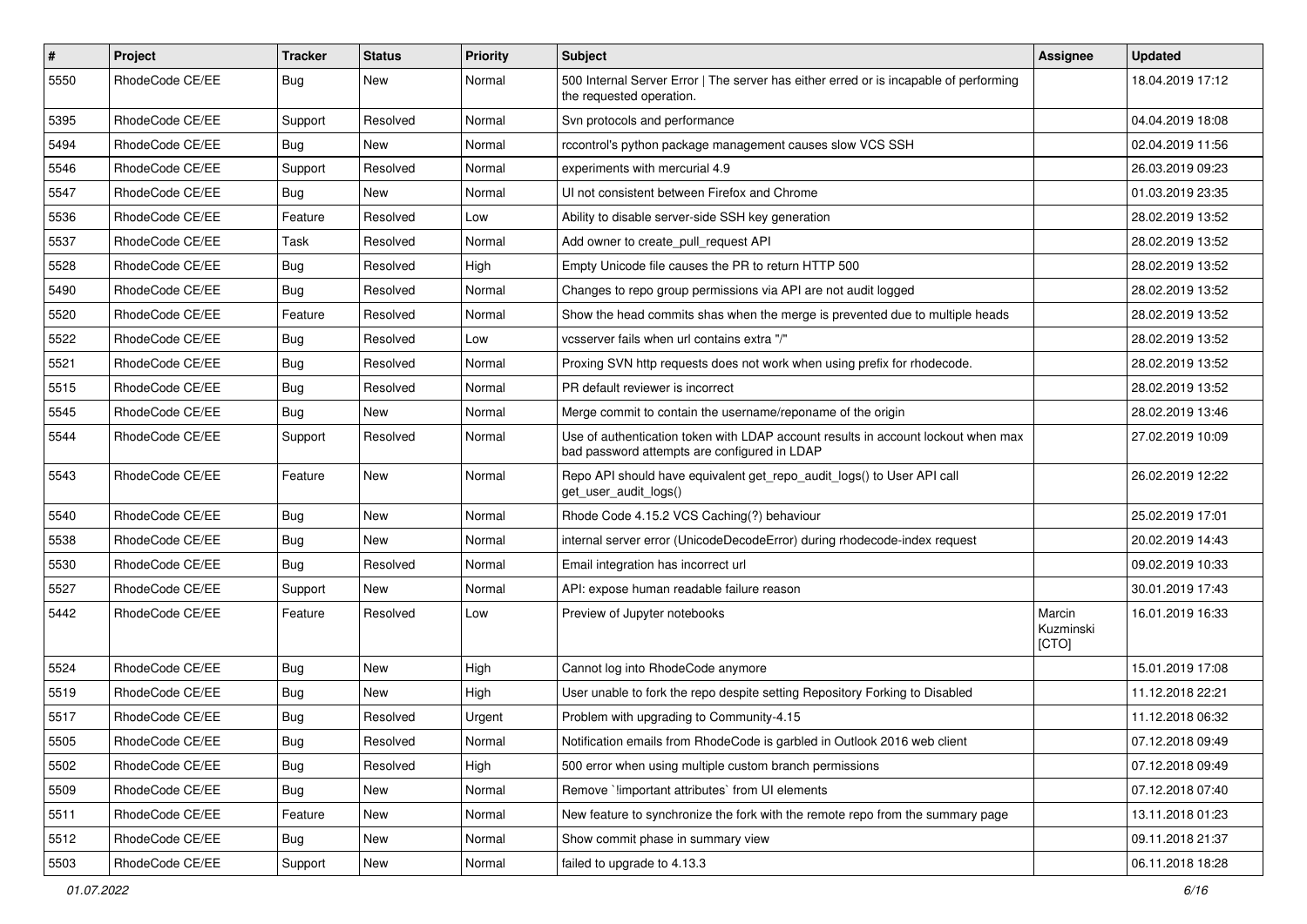| $\sharp$ | Project         | <b>Tracker</b> | <b>Status</b> | Priority | <b>Subject</b>                                                                                             | <b>Assignee</b>              | <b>Updated</b>   |
|----------|-----------------|----------------|---------------|----------|------------------------------------------------------------------------------------------------------------|------------------------------|------------------|
| 5482     | RhodeCode CE/EE | Bug            | Resolved      | Normal   | Changing a repo's 'Remote pull uri' in its Settings fails with 'No repo type specified'                    |                              | 31.10.2018 08:37 |
| 5297     | RhodeCode CE/EE | Bug            | Resolved      | Normal   | Locale fails on a SuSE system                                                                              |                              | 31.10.2018 08:36 |
| 5304     | RhodeCode CE/EE | Bug            | Resolved      | Normal   | Email template not correct                                                                                 |                              | 31.10.2018 08:36 |
| 5506     | RhodeCode CE/EE | Bug            | New           | Normal   | Web UI fonts are not looking good and is difficult to read for people with low vision                      |                              | 26.10.2018 09:38 |
| 5504     | RhodeCode CE/EE | Feature        | <b>New</b>    | Normal   | Buttons to copy commit hash and to expand the commit message in the repo<br>summary view                   |                              | 26.10.2018 00:59 |
| 5500     | RhodeCode CE/EE | Bug            | <b>New</b>    | Normal   | How to enable/set "RC_SKIP_HOOKS" to disable svn hooks?                                                    |                              | 02.10.2018 07:45 |
| 5499     | RhodeCode CE/EE | Support        | <b>New</b>    | Normal   | ERROR [celery.worker.consumer.consumer] consumer: Cannot connect                                           |                              | 11.09.2018 08:39 |
| 5495     | RhodeCode CE/EE | Support        | New           | Normal   | Idap to crowd users_groups sync source                                                                     |                              | 10.09.2018 22:09 |
| 5497     | RhodeCode CE/EE | Support        | <b>New</b>    | Normal   | hg push hangs                                                                                              |                              | 30.08.2018 22:15 |
| 4044     | RhodeCode CE/EE | Feature        | Resolved      | Normal   | Branch permissions                                                                                         |                              | 30.08.2018 09:48 |
| 5468     | RhodeCode CE/EE | Support        | New           | Normal   | Check logic for updating last commit for repository groups                                                 |                              | 30.08.2018 09:47 |
| 5491     | RhodeCode CE/EE | Support        | <b>New</b>    | Urgent   | Upgrade RhodeCode Community + VCSSERVER from 4.10.4 to 4.12.4, pull request<br>stop working with reviewers |                              | 30.08.2018 09:47 |
| 5461     | RhodeCode CE/EE | Bug            | Resolved      | Normal   | Changes to user group permissions via API are not audit logged                                             |                              | 30.08.2018 09:47 |
| 5496     | RhodeCode CE/EE | Support        | New           | Normal   | database migration 4.11.6 mysql to 4.12.4 postgres                                                         |                              | 27.08.2018 21:17 |
| 5492     | RhodeCode CE/EE | Bug            | New           | Normal   | VCSServer + SVN 1.10                                                                                       |                              | 26.07.2018 15:01 |
| 5489     | RhodeCode CE/EE | Bug            | Resolved      | High     | grant_user_permission_to_repo_group API call fails to set permissions on child<br>repos                    |                              | 11.07.2018 09:57 |
| 5462     | RhodeCode CE/EE | Bug            | <b>New</b>    | Normal   | create_repo api fails with celery enabled                                                                  |                              | 10.07.2018 17:49 |
| 5484     | RhodeCode CE/EE | Support        | <b>New</b>    | Normal   | Setting up ssh, remote hg not found                                                                        |                              | 06.07.2018 23:41 |
| 5460     | RhodeCode CE/EE | Bug            | New           | Low      | Repo creation stuck when remote clone returns partial http code 500                                        |                              | 06.07.2018 19:14 |
| 5187     | RhodeCode CE/EE | Feature        | Resolved      | Normal   | changelog dynamic loading of commits                                                                       |                              | 12.06.2018 12:31 |
| 4089     | RhodeCode CE/EE | Bug            | Resolved      | Normal   | svn repository does not exist                                                                              |                              | 12.06.2018 12:29 |
| 5441     | RhodeCode CE/EE | Feature        | New           | Low      | Some files not parsed as XML files                                                                         | Marcin<br>Kuzminski<br>[CTO] | 12.06.2018 12:23 |
| 5475     | RhodeCode CE/EE | <b>Bug</b>     | New           | Normal   | Unable to locate user in OpenLDAP directory via Idaps                                                      |                              | 08.06.2018 20:06 |
| 5471     | RhodeCode CE/EE | Bug            | <b>New</b>    | Normal   | Webhook integration failing: need more than 3 values to unpack                                             |                              | 01.06.2018 02:26 |
| 5444     | RhodeCode CE/EE | Bug            | Resolved      | Normal   | Error while creating a pull request on a Mercurial repository                                              |                              | 17.04.2018 22:29 |
| 4074     | RhodeCode CE/EE | Feature        | New           | Normal   | Edit review comment                                                                                        | Bartłomiej<br>Wołyńczyk      | 17.04.2018 21:51 |
| 3364     | RhodeCode CE/EE | Support        | New           | High     | Allow Specifying the Commit Message for Pull Request Merges                                                |                              | 17.04.2018 21:51 |
| 5270     | RhodeCode CE/EE | Task           | New           | Normal   | Comments updates                                                                                           | Bartłomiej<br>Wołyńczyk      | 17.04.2018 21:51 |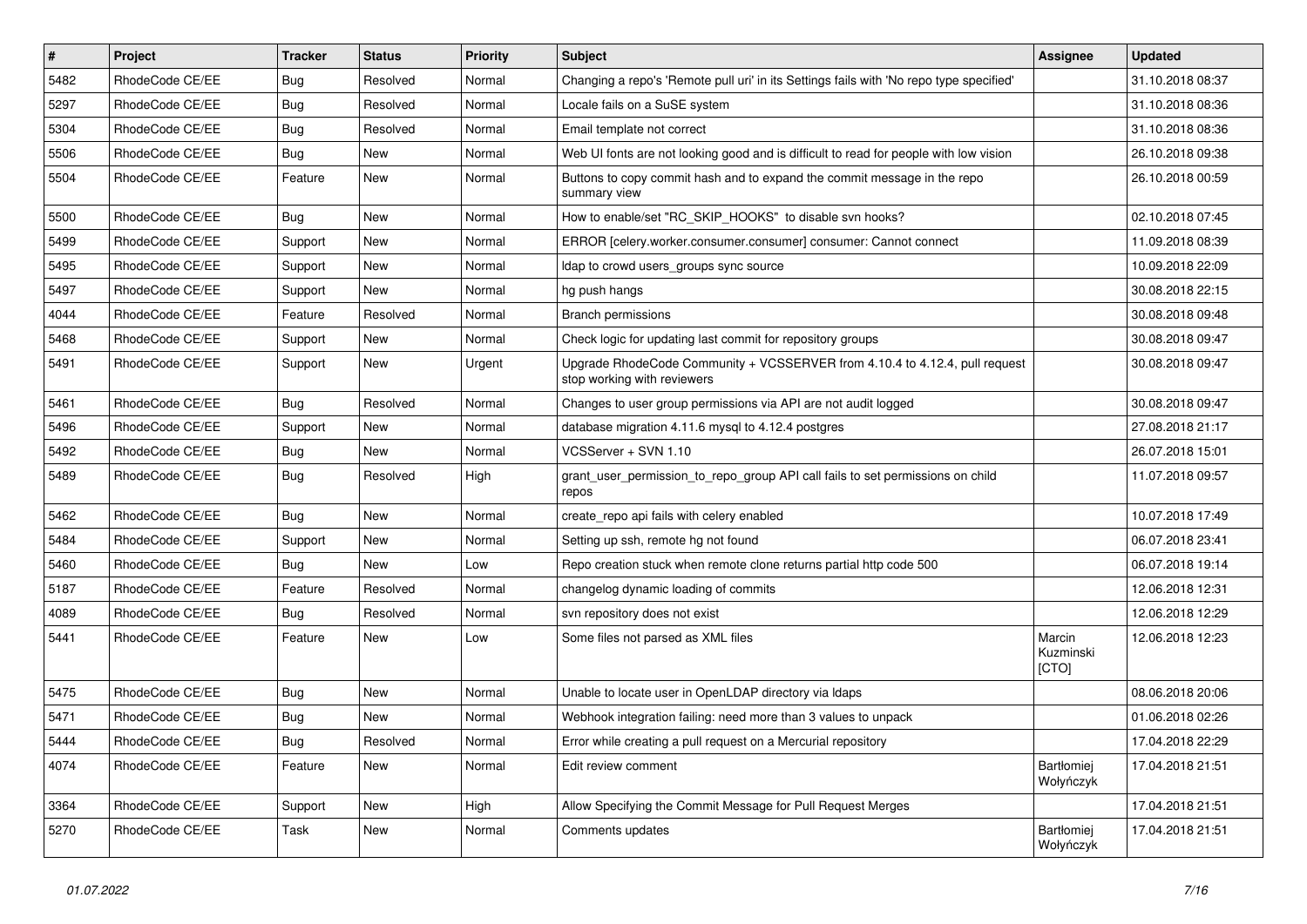| $\vert$ # | Project         | <b>Tracker</b> | <b>Status</b> | Priority | <b>Subject</b>                                                                                                                                                                       | <b>Assignee</b>              | <b>Updated</b>   |
|-----------|-----------------|----------------|---------------|----------|--------------------------------------------------------------------------------------------------------------------------------------------------------------------------------------|------------------------------|------------------|
| 5391      | RhodeCode CE/EE | Task           | Resolved      | High     | Secure Email change                                                                                                                                                                  |                              | 17.04.2018 21:50 |
| 4290      | RhodeCode CE/EE | Task           | <b>New</b>    | Normal   | Allow to transplant the review status to merged commits                                                                                                                              |                              | 17.04.2018 21:50 |
| 4109      | RhodeCode CE/EE | Bug            | New           | Normal   | [files] The "switch to commit" widget is broken after using browser back button                                                                                                      |                              | 17.04.2018 21:50 |
| 4045      | RhodeCode CE/EE | Task           | New           | Normal   | File permissions                                                                                                                                                                     |                              | 17.04.2018 21:49 |
| 4120      | RhodeCode CE/EE | Task           | <b>New</b>    | Normal   | [ce] replace get_repo_nodes api                                                                                                                                                      | Daniel D                     | 17.04.2018 21:49 |
| 5457      | RhodeCode CE/EE | Bug            | Resolved      | Normal   | Internal server error on full-text search settings page with Elasticsearch                                                                                                           |                              | 16.04.2018 09:08 |
| 5414      | RhodeCode CE/EE | Bug            | New           | High     | When Opening New Pull Request, Target Revision Default Is Undesireable                                                                                                               |                              | 11.04.2018 23:20 |
| 5371      | RhodeCode CE/EE | Bug            | <b>New</b>    | Normal   | Comment times in Pull Requests are off by 1 day                                                                                                                                      |                              | 10.04.2018 15:11 |
| 5412      | RhodeCode CE/EE | Bug            | Resolved      | Normal   | Webhook for "pullrequest commented" event returns incomplete data                                                                                                                    |                              | 27.02.2018 18:00 |
| 5326      | RhodeCode CE/EE | Task           | Resolved      | Normal   | Public usergroup profile                                                                                                                                                             | Bartłomiej<br>Wołyńczyk      | 22.02.2018 15:44 |
| 2844      | RhodeCode CE/EE | Task           | <b>New</b>    | Normal   | Update Bcrypt to a maintained version                                                                                                                                                |                              | 17.02.2018 20:37 |
| 5386      | RhodeCode CE/EE | Task           | Resolved      | Normal   | Increase security for Email Change                                                                                                                                                   | Marcin<br>Kuzminski<br>[CTO] | 17.02.2018 17:29 |
| 5436      | RhodeCode CE/EE | Bug            | Resolved      | High     | Unable To Open Pull Request in 4.11.2                                                                                                                                                |                              | 14.02.2018 11:14 |
| 4246      | RhodeCode CE/EE | Task           | New           | Normal   | [ce, ee, vcs, git] add tests for annotated git tags                                                                                                                                  | Daniel D                     | 13.02.2018 18:03 |
| 5433      | RhodeCode CE/EE | Bug            | Resolved      | High     | RhodeCode Community 4.11 doesn't handle HG largefiles extension                                                                                                                      |                              | 01.02.2018 20:08 |
| 5410      | RhodeCode CE/EE | Bug            | New           | Normal   | After converting to CE, we get the following error when trying to view some repos in<br>the UI: "UnicodeDecodeError: 'ascii' codec can't decode byte" (full error in<br>Description) |                              | 25.01.2018 20:45 |
| 5202      | RhodeCode CE/EE | Task           | Resolved      | Normal   | run git gc and git repack on GIT repos when we have a scheduler via celery in<br>pyramid                                                                                             |                              | 04.12.2017 20:49 |
| 5406      | RhodeCode CE/EE | Bug            | <b>New</b>    | Normal   | <b>Installer Fails</b>                                                                                                                                                               |                              | 01.12.2017 11:52 |
| 5405      | RhodeCode CE/EE | Bug            | New           | Normal   | Add repository from UI leads to HTTP/404                                                                                                                                             |                              | 28.11.2017 11:39 |
| 5404      | RhodeCode CE/EE | Task           | <b>New</b>    | Normal   | Add an option to detach review rules when deleting an user                                                                                                                           |                              | 22.11.2017 11:23 |
| 4000      | RhodeCode CE/EE | Feature        | New           | Normal   | Make compare more functional                                                                                                                                                         | Marcin<br>Kuzminski<br>[CTO] | 18.11.2017 19:11 |
| 4169      | RhodeCode CE/EE | Task           | Resolved      | Normal   | re-architecture celery support                                                                                                                                                       |                              | 17.11.2017 19:21 |
| 5400      | RhodeCode CE/EE | Task           | New           | Normal   | User group - subgroup support                                                                                                                                                        |                              | 06.11.2017 22:00 |
| 5316      | RhodeCode CE/EE | Feature        | In Progress   | Normal   | UI should provide checkout URL for a SVN path                                                                                                                                        |                              | 06.11.2017 21:59 |
| 5396      | RhodeCode CE/EE | Feature        | Resolved      | Normal   | Merge state with shadow repo should be created during pull request                                                                                                                   |                              | 12.10.2017 21:57 |
| 5394      | RhodeCode CE/EE | Support        | New           | Normal   | SVN to Git / Mercurial Migration                                                                                                                                                     |                              | 03.10.2017 09:29 |
| 4197      | RhodeCode CE/EE | Task           | New           | Normal   | [ce, ee] get list of users with their permissions to a repository                                                                                                                    | Daniel D                     | 22.09.2017 10:30 |
| 5289      | RhodeCode CE/EE | Feature        | New           | High     | Ability to Upload/Replace a file using the UI                                                                                                                                        |                              | 22.09.2017 10:29 |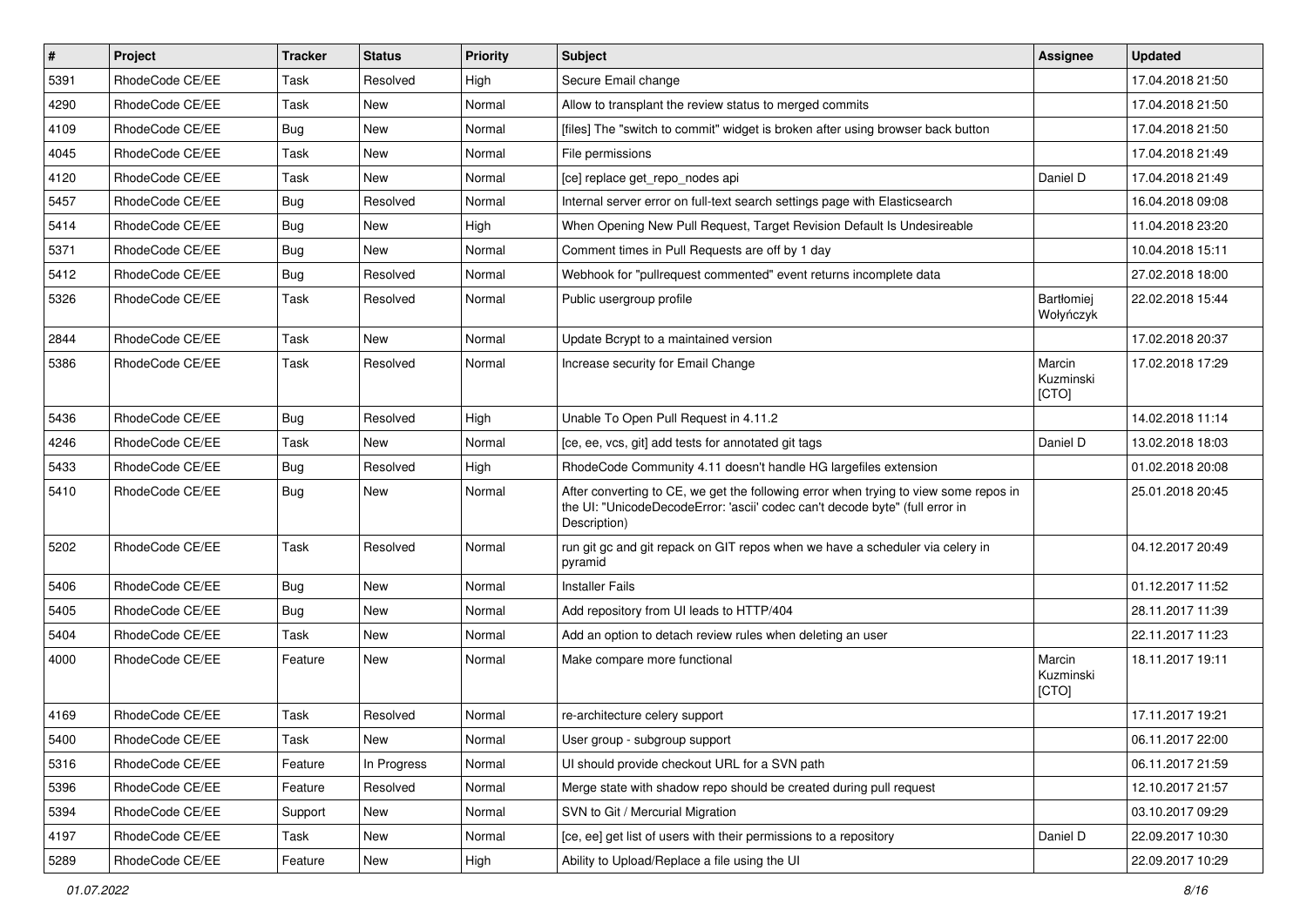| #    | Project         | <b>Tracker</b> | <b>Status</b> | <b>Priority</b> | <b>Subject</b>                                                                    | Assignee                     | <b>Updated</b>   |
|------|-----------------|----------------|---------------|-----------------|-----------------------------------------------------------------------------------|------------------------------|------------------|
| 4051 | RhodeCode CE/EE | Task           | New           | Normal          | [ux, renderering] Consistent formatting on text fields.                           |                              | 22.09.2017 10:27 |
| 1457 | RhodeCode CE/EE | Feature        | <b>New</b>    | Normal          | add allow permissions inheritance on repo groups                                  |                              | 22.09.2017 10:27 |
| 4299 | RhodeCode CE/EE | Task           | New           | Normal          | TEMPLATE repo groups                                                              |                              | 22.09.2017 10:26 |
| 4193 | RhodeCode CE/EE | Feature        | In Progress   | Normal          | Improve Filter Functionality in the Change Log                                    | Marcin<br>Kuzminski<br>[CTO] | 22.09.2017 10:25 |
| 5203 | RhodeCode CE/EE | Task           | Resolved      | Normal          | optimise large repos speed                                                        |                              | 08.09.2017 16:10 |
| 5380 | RhodeCode CE/EE | Bug            | Resolved      | Normal          | repo commits pageintion error                                                     |                              | 06.09.2017 19:16 |
| 5381 | RhodeCode CE/EE | Bug            | Resolved      | Normal          | Email integration changeset links invalid                                         |                              | 06.09.2017 12:29 |
| 5382 | RhodeCode CE/EE | Feature        | <b>New</b>    | Normal          | Support for repository aliases                                                    | Marcin<br>Kuzminski<br>[CTO] | 04.09.2017 15:17 |
| 5379 | RhodeCode CE/EE | Bug            | Resolved      | Normal          | Journal RSS feed errors                                                           |                              | 01.09.2017 16:40 |
| 5343 | RhodeCode CE/EE | Task           | Resolved      | Normal          | SSH key management and SSH support                                                |                              | 18.08.2017 23:50 |
| 5376 | RhodeCode CE/EE | Bug            | Resolved      | Normal          | error: pretxnchangegroup.acl hook failed: acl: user "" denied on branch "default" |                              | 16.08.2017 19:45 |
| 5375 | RhodeCode CE/EE | Support        | Resolved      | Normal          | How do I configure "Go to" to just search repository names?                       |                              | 16.08.2017 18:00 |
| 5337 | RhodeCode CE/EE | Bug            | Resolved      | Normal          | Possible memory leak after few Git Pull Requests                                  |                              | 08.08.2017 13:08 |
| 4288 | RhodeCode CE/EE | Task           | Resolved      | Normal          | [ce, ee] unify controllers that use diffs                                         | Daniel D                     | 02.08.2017 11:41 |
| 4234 | RhodeCode CE/EE | Task           | New           | Normal          | prepare and test RhodeCode VM image for AWS                                       | Marcin Lulek                 | 11.07.2017 13:32 |
| 4312 | RhodeCode CE/EE | Task           | New           | Normal          | Storage location changes                                                          |                              | 11.07.2017 13:31 |
| 5269 | RhodeCode CE/EE | Support        | New           | Normal          | Upgrade from RC EE 3.7.1 to RC EE 4.x                                             |                              | 29.06.2017 19:36 |
| 5321 | RhodeCode CE/EE | Feature        | Resolved      | Normal          | Audit logs                                                                        |                              | 21.06.2017 12:49 |
| 4219 | RhodeCode CE/EE | Feature        | Resolved      | Normal          | [ce, ee] Add mandatory reviewers for pull requests                                | Marcin<br>Kuzminski<br>[CTO] | 20.06.2017 15:23 |
| 4207 | RhodeCode CE/EE | Feature        | Resolved      | Normal          | Support for obsolescence markers in changelog UI                                  |                              | 19.05.2017 16:14 |
| 5225 | RhodeCode CE/EE | Task           | Resolved      | Normal          | add tag of author/contribitor to comments                                         |                              | 11.05.2017 11:10 |
| 5265 | RhodeCode CE/EE | Task           | Resolved      | Normal          | Enable phases support                                                             |                              | 11.05.2017 11:10 |
| 5278 | RhodeCode CE/EE | Feature        | <b>New</b>    | Normal          | Require support for git repositories of the form git://                           |                              | 13.04.2017 15:20 |
| 5277 | RhodeCode CE/EE | Bug            | Resolved      | Normal          | table id=user list table - Ajax error                                             |                              | 13.04.2017 01:04 |
| 5259 | RhodeCode CE/EE | Bug            | Resolved      | Normal          | user-journal storage changes                                                      |                              | 12.04.2017 00:04 |
| 5273 | RhodeCode CE/EE | Feature        | New           | Normal          | Comment status                                                                    |                              | 07.04.2017 13:10 |
| 5271 | RhodeCode CE/EE | Feature        | New           | Normal          | Private comments                                                                  |                              | 07.04.2017 12:01 |
| 5266 | RhodeCode CE/EE | <b>Bug</b>     | Resolved      | Normal          | Validate if changes in target branches get's propagated on Pull request updates   |                              | 05.04.2017 18:10 |
| 5255 | RhodeCode CE/EE | Support        | New           | Normal          | I can't access issues created by me from mail                                     |                              | 04.04.2017 11:28 |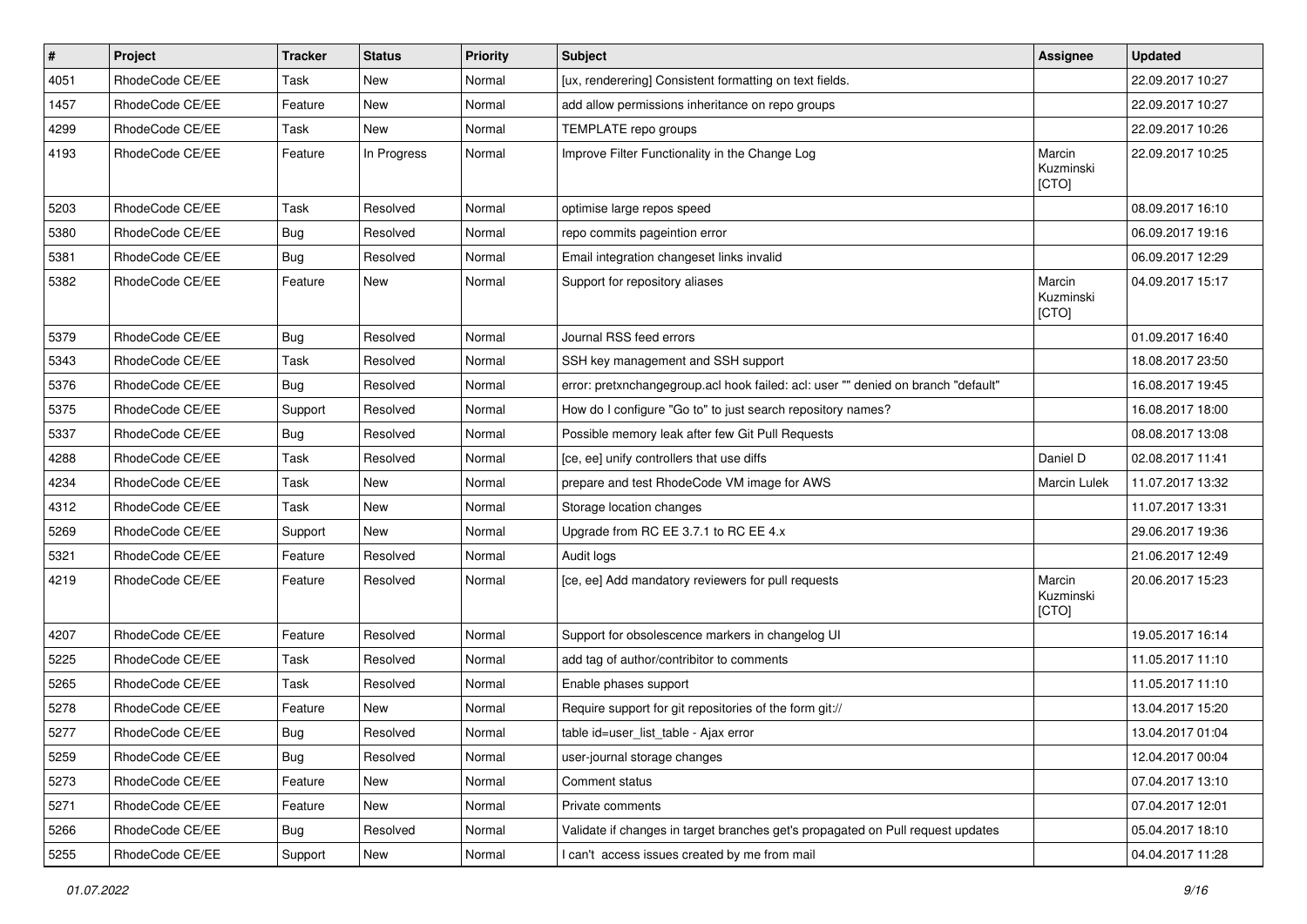| #    | Project         | <b>Tracker</b> | <b>Status</b> | <b>Priority</b> | <b>Subject</b>                                                                                     | Assignee                     | <b>Updated</b>   |
|------|-----------------|----------------|---------------|-----------------|----------------------------------------------------------------------------------------------------|------------------------------|------------------|
| 4306 | RhodeCode CE/EE | Bug            | Resolved      | Normal          | Issue to push file with character # on a SVN                                                       |                              | 03.04.2017 16:44 |
| 2817 | RhodeCode CE/EE | Feature        | Resolved      | Normal          | Make largefiles downloadable from the interface                                                    |                              | 27.03.2017 14:04 |
| 5257 | RhodeCode CE/EE | Bug            | New           | Normal          | Git repository with big binary file provokes error and strange behavior/memory leak<br>of RH.      | Marcin<br>Kuzminski<br>[CTO] | 23.03.2017 22:02 |
| 4235 | RhodeCode CE/EE | Task           | Resolved      | High            | Support GIT LFS server                                                                             |                              | 23.03.2017 17:24 |
| 5256 | RhodeCode CE/EE | Feature        | New           | Normal          | Last repository access time.                                                                       |                              | 23.03.2017 16:34 |
| 5235 | RhodeCode CE/EE | Task           | Resolved      | Normal          | relative image support                                                                             |                              | 10.03.2017 23:37 |
| 5227 | RhodeCode CE/EE | Bug            | <b>New</b>    | Normal          | 400 during a svn checkout, file with special chars                                                 |                              | 23.02.2017 17:43 |
| 5221 | RhodeCode CE/EE | Task           | Resolved      | Normal          | Missing comment type in emails                                                                     |                              | 19.02.2017 21:46 |
| 5218 | RhodeCode CE/EE | Bug            | <b>New</b>    | Normal          | 500 when forking repository, when using special chars in password.                                 |                              | 19.02.2017 21:46 |
| 5213 | RhodeCode CE/EE | Bug            | Resolved      | Normal          | Fixing Apache Proxy timeout issues                                                                 |                              | 14.02.2017 09:44 |
| 4274 | RhodeCode CE/EE | Bug            | Resolved      | Normal          | 500 error when push big objects                                                                    |                              | 13.02.2017 19:53 |
| 5210 | RhodeCode CE/EE | Bug            | Resolved      | Normal          | webook problems                                                                                    |                              | 13.02.2017 19:43 |
| 5207 | RhodeCode CE/EE | Task           | Resolved      | Low             | Release 4.6.1                                                                                      |                              | 13.02.2017 18:04 |
| 5201 | RhodeCode CE/EE | Task           | Resolved      | Normal          | API: implement describe-methods                                                                    |                              | 13.02.2017 15:57 |
| 5198 | RhodeCode CE/EE | Task           | Resolved      | Normal          | remove pyro4 from enterprise                                                                       |                              | 07.02.2017 19:28 |
| 1404 | RhodeCode CE/EE | Bug            | Resolved      | Normal          | clone of really huge git repo (4gb) causes pyro to explode                                         |                              | 07.02.2017 14:52 |
| 5184 | RhodeCode CE/EE | Task           | Resolved      | Normal          | bump pyramid to 1.7.X                                                                              |                              | 06.02.2017 21:50 |
| 4259 | RhodeCode CE/EE | Task           | Resolved      | Low             | Events, create post-create-user event                                                              | Daniel D                     | 30.01.2017 20:11 |
| 5164 | RhodeCode CE/EE | Bug            | Resolved      | Normal          | non-web calls are leaking session objects                                                          |                              | 13.01.2017 01:30 |
| 5150 | RhodeCode CE/EE | Task           | Resolved      | Normal          | Password reset promts in my account should be hidden in accounts that are not of<br>type rhodecode | Marcin<br>Kuzminski<br>[CTO] | 02.01.2017 16:34 |
| 4678 | RhodeCode CE/EE | Task           | Resolved      | Normal          | Release 4.5.2                                                                                      |                              | 19.12.2016 17:32 |
| 4677 | RhodeCode CE/EE | Support        | Resolved      | High            | API get_repo_refs not working?                                                                     |                              | 19.12.2016 11:46 |
| 4676 | RhodeCode CE/EE | Bug            | Resolved      | Normal          | Some admin passwords can make installation fail                                                    |                              | 16.12.2016 16:16 |
| 4675 | RhodeCode CE/EE | Bug            | Resolved      | Normal          | Disk free inodes are displayed incorrectly                                                         |                              | 13.12.2016 22:41 |
| 4283 | RhodeCode CE/EE | Task           | Resolved      | Normal          | bump whoosh to 2.7.4 release                                                                       |                              | 13.12.2016 21:08 |
| 4670 | RhodeCode CE/EE | Task           | Resolved      | Normal          | Release 4.5.1                                                                                      | Marcin<br>Kuzminski<br>[CTO] | 06.12.2016 21:13 |
| 4666 | RhodeCode CE/EE | Task           | Resolved      | Normal          | Bump git and mercurial to latest versions                                                          |                              | 02.12.2016 19:01 |
| 4669 | RhodeCode CE/EE | Task           | New           | Normal          | disable pytest sugar on nix-build                                                                  |                              | 01.12.2016 12:52 |
| 4304 | RhodeCode CE/EE | <b>Bug</b>     | Resolved      | High            | Search: Internal Server Error                                                                      |                              | 26.11.2016 16:26 |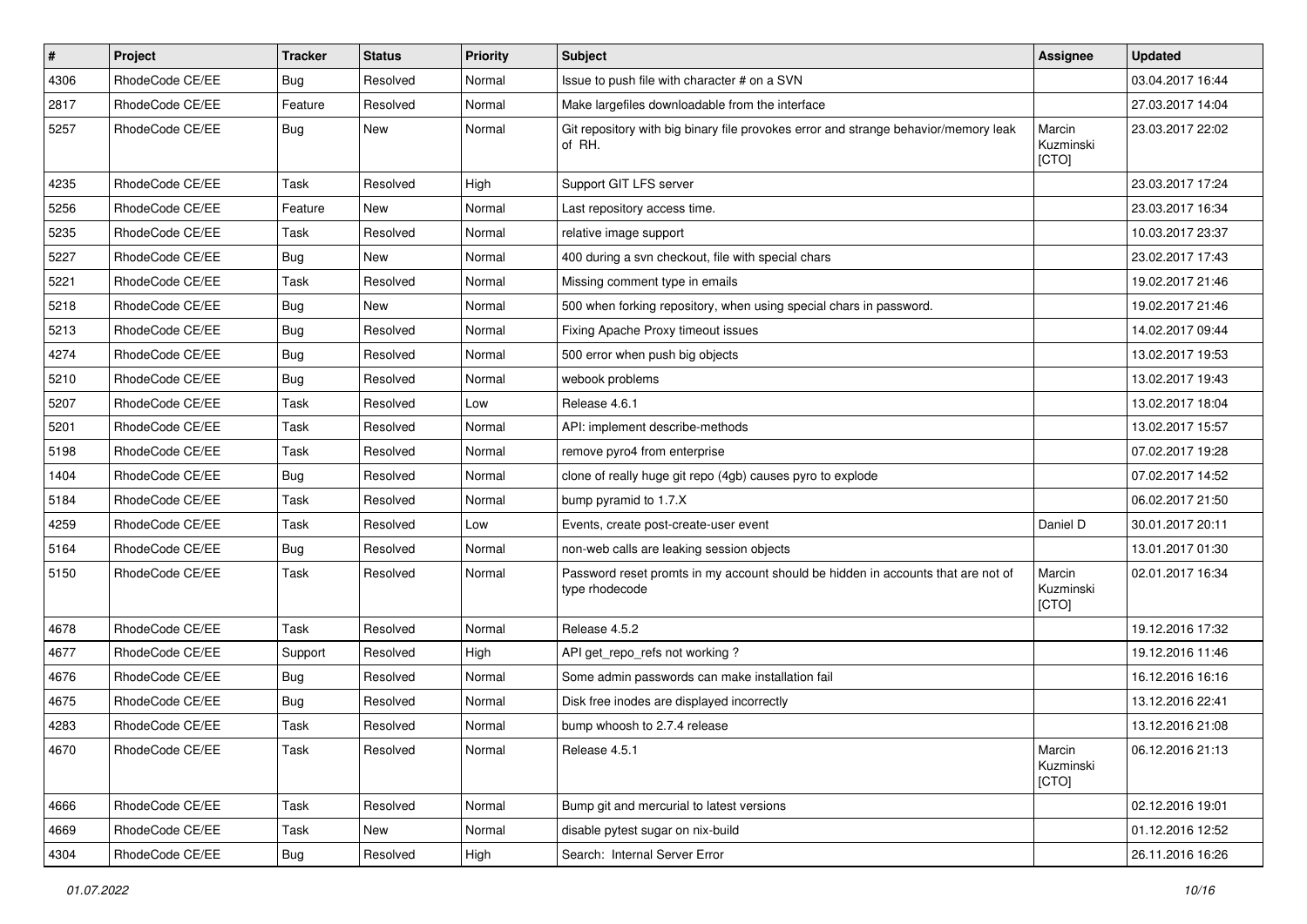| $\pmb{\#}$ | Project         | <b>Tracker</b> | <b>Status</b> | <b>Priority</b> | <b>Subject</b>                                                                                                       | <b>Assignee</b>              | <b>Updated</b>   |
|------------|-----------------|----------------|---------------|-----------------|----------------------------------------------------------------------------------------------------------------------|------------------------------|------------------|
| 4311       | RhodeCode CE/EE | Task           | Resolved      | Normal          | Diffs feedback                                                                                                       | Daniel D                     | 26.11.2016 14:10 |
| 4276       | RhodeCode CE/EE | Bug            | Resolved      | Normal          | System info page uses mercurial/git versions from RhodeCode instead of VCSServer                                     | Marcin<br>Kuzminski<br>[CTO] | 14.11.2016 21:19 |
| 4251       | RhodeCode CE/EE | Task           | Feedback      | High            | [customer] Pull request with subrepos                                                                                | Martin<br>Bornhold           | 10.11.2016 17:52 |
| 4305       | RhodeCode CE/EE | Task           | Resolved      | Normal          | Meta-tagging could be excluded from limit                                                                            |                              | 09.11.2016 19:27 |
| 4303       | RhodeCode CE/EE | Support        | <b>New</b>    | Normal          | rhodecode instance                                                                                                   |                              | 08.11.2016 16:32 |
| 4296       | RhodeCode CE/EE | Bug            | Resolved      | Normal          | [ee] Can not create pull requests with reviewers.                                                                    | Daniel D                     | 07.11.2016 21:17 |
| 4003       | RhodeCode CE/EE | Task           | Resolved      | Normal          | User personal repository groups improvements                                                                         |                              | 07.11.2016 16:12 |
| 4277       | RhodeCode CE/EE | Bug            | Resolved      | Normal          | [frontend] System info page does not work correctly in safari.                                                       | Martin<br>Bornhold           | 04.11.2016 12:08 |
| 4297       | RhodeCode CE/EE | Task           | Resolved      | Normal          | redo the my-pull-requests page to use the datagrid                                                                   | Marcin<br>Kuzminski<br>[CTO] | 01.11.2016 09:31 |
| 4301       | RhodeCode CE/EE | Feature        | <b>New</b>    | Normal          | [API] toggle force_password_reset in api for Idap users                                                              |                              | 28.10.2016 15:43 |
| 3950       | RhodeCode CE/EE | <b>Bug</b>     | Resolved      | Normal          | [ce, ee] trying to merge pr against a deleted branch/bookmark breaks the pr page                                     | Martin<br>Bornhold           | 27.10.2016 16:12 |
| 4279       | RhodeCode CE/EE | Bug            | Resolved      | Normal          | re-captcha validation is broken                                                                                      | Martin<br>Bornhold           | 26.10.2016 22:27 |
| 1055       | RhodeCode CE/EE | Feature        | Resolved      | Normal          | [pr, vcs] Expose the shadow repository of a pull request                                                             | Martin<br>Bornhold           | 26.10.2016 10:33 |
| 4232       | RhodeCode CE/EE | Feature        | <b>New</b>    | Normal          | [ce, ee, pr, compare] redo diffs, support side by side diffs, html diffs                                             | Daniel D                     | 25.10.2016 15:40 |
| 4289       | RhodeCode CE/EE | Task           | <b>New</b>    | Low             | [ce, ee] clean up pygments lexer functions + handling                                                                | Daniel D                     | 21.10.2016 14:44 |
| 4282       | RhodeCode CE/EE | Task           | Resolved      | Normal          | Add inode limit together with disk usage                                                                             | Marcin<br>Kuzminski<br>[CTO] | 19.10.2016 12:18 |
| 4271       | RhodeCode CE/EE | Bug            | Resolved      | Normal          | Browsing new repository groups via SVN issue                                                                         | Martin<br>Bornhold           | 19.10.2016 11:11 |
| 4281       | RhodeCode CE/EE | Task           | Resolved      | Normal          | Fix docs on To `increase database performance`                                                                       | Marcin<br>Kuzminski<br>[CTO] | 18.10.2016 16:39 |
| 4278       | RhodeCode CE/EE | Bug            | Resolved      | Normal          | [admin] Clicking the save button in admin -> settings -> issue tracker leads to<br>exception if no patterns entered. | Daniel D                     | 18.10.2016 13:38 |
| 4285       | RhodeCode CE/EE | Bug            | New           | Normal          | Intermittent error while trying to create or fork a repository                                                       |                              | 17.10.2016 22:42 |
| 4266       | RhodeCode CE/EE | Bug            | Resolved      | Normal          | Error 500 on integrations page after setting up Webhook                                                              |                              | 17.10.2016 15:35 |
| 4245       | RhodeCode CE/EE | Task           | Resolved      | Normal          | Convert control command to use http mode by default                                                                  | Marcin<br>Kuzminski<br>[CTO] | 14.10.2016 16:13 |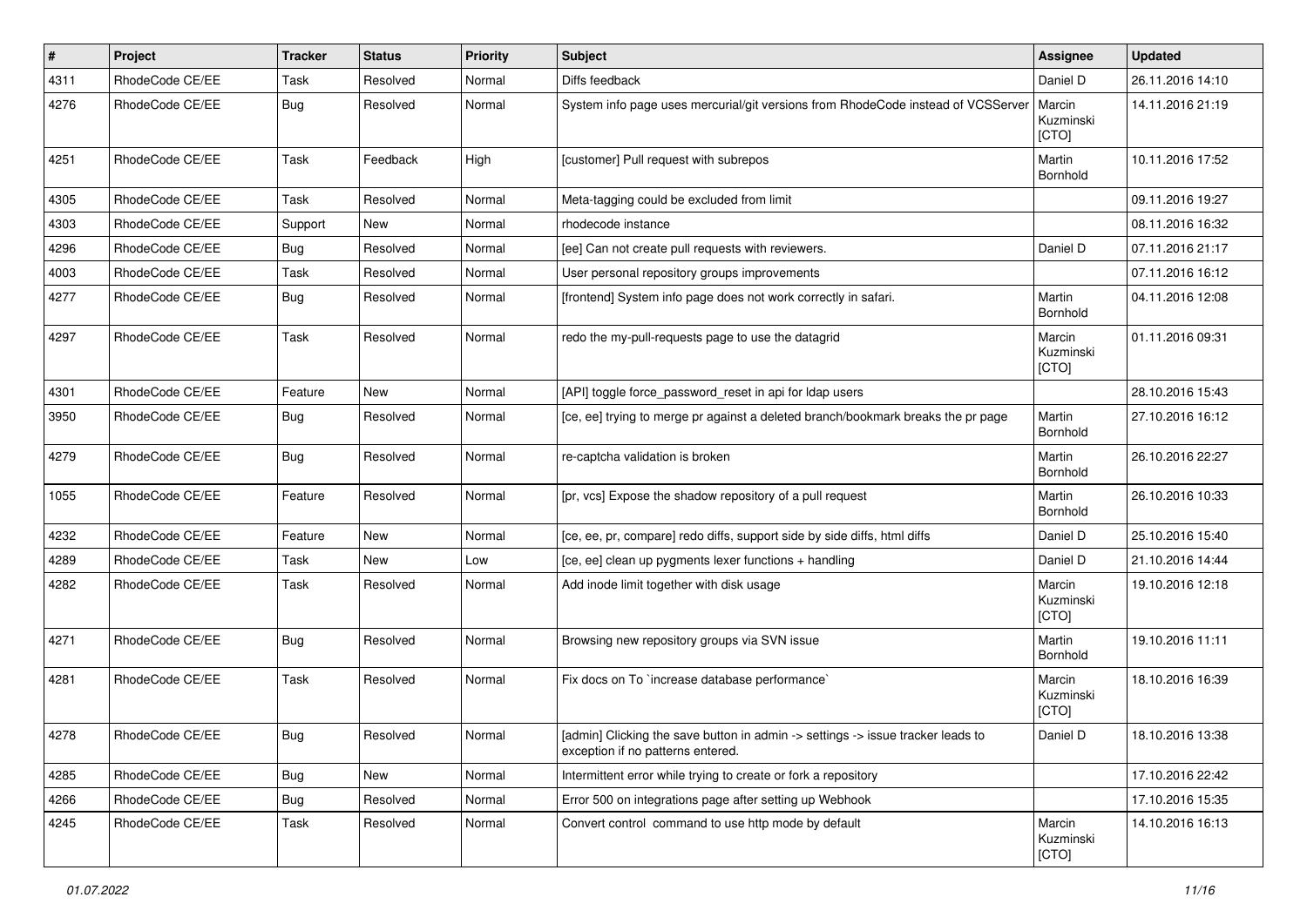| $\vert$ # | Project         | Tracker    | <b>Status</b> | <b>Priority</b> | <b>Subject</b>                                                                                       | <b>Assignee</b>              | <b>Updated</b>   |
|-----------|-----------------|------------|---------------|-----------------|------------------------------------------------------------------------------------------------------|------------------------------|------------------|
| 4108      | RhodeCode CE/EE | Task       | Resolved      | Normal          | Release 4.2.2                                                                                        |                              | 14.10.2016 13:08 |
| 4269      | RhodeCode CE/EE | Support    | Resolved      | Normal          | Allow flash messages to be permanently surpressed                                                    | <b>Marcin Lulek</b>          | 14.10.2016 12:46 |
| 4273      | RhodeCode CE/EE | Bug        | Resolved      | Urgent          | GIT executable not seen by vcsserver                                                                 | Martin<br>Bornhold           | 13.10.2016 15:45 |
| 4237      | RhodeCode CE/EE | Task       | Resolved      | Normal          | Enable HTTP support                                                                                  | Martin<br>Bornhold           | 12.10.2016 11:51 |
| 4272      | RhodeCode CE/EE | Feature    | New           | Normal          | Better SPAM protection                                                                               |                              | 12.10.2016 11:14 |
| 4224      | RhodeCode CE/EE | <b>Bug</b> | Resolved      | Normal          | [docs] update docs re: removing old instances when switching editions                                | Lisa Quatmann                | 11.10.2016 15:36 |
| 4267      | RhodeCode CE/EE | Feature    | Resolved      | Normal          | [ce, ee] jira tracker integration wildcard project key support                                       | Daniel D                     | 10.10.2016 20:13 |
| 4250      | RhodeCode CE/EE | Bug        | Resolved      | Normal          | Adding a reviewer into existing PR doesn't set a reason.                                             | Marcin<br>Kuzminski<br>[CTO] | 07.10.2016 20:05 |
| 4252      | RhodeCode CE/EE | Support    | New           | Normal          | Backup & Recovery                                                                                    |                              | 07.10.2016 19:47 |
| 4268      | RhodeCode CE/EE | <b>Bug</b> | Resolved      | High            | [ee] default reviewers from changed lines is returning wrong values                                  | Daniel D                     | 06.10.2016 14:35 |
| 4238      | RhodeCode CE/EE | Task       | Resolved      | Normal          | default reviewers updates                                                                            | Daniel D                     | 06.10.2016 14:26 |
| 3488      | RhodeCode CE/EE | <b>Bug</b> | Resolved      | Normal          | [frontend, styling] update icon font                                                                 | Lisa Quatmann                | 04.10.2016 13:27 |
| 4256      | RhodeCode CE/EE | <b>Bug</b> | New           | Normal          | [ce, ee, ux] Source code highlight colors conflict with red/green inserted/deleted<br>blocks         | Daniel D                     | 03.10.2016 05:00 |
| 4255      | RhodeCode CE/EE | <b>Bug</b> | New           | Normal          | [translation, i18n] translation not being applied to integrations pages                              |                              | 30.09.2016 15:56 |
| 4254      | RhodeCode CE/EE | <b>Bug</b> | Resolved      | Normal          | [frontend] 500 Internal Server Error with i18n-ed pages                                              | Lisa Quatmann                | 30.09.2016 14:38 |
| 4247      | RhodeCode CE/EE | <b>Bug</b> | Resolved      | Normal          | [vcs] Using current time as timestamp during archive creating leads to changing<br>hashes            | Martin<br>Bornhold           | 28.09.2016 12:07 |
| 4244      | RhodeCode CE/EE | Support    | Resolved      | Normal          | mod day syn template error when using auth realm with spaces in it                                   | Martin<br>Bornhold           | 28.09.2016 12:07 |
| 4243      | RhodeCode CE/EE | Support    | Resolved      | High            | Gist visibility update?                                                                              | Martin<br>Bornhold           | 27.09.2016 06:40 |
| 4121      | RhodeCode CE/EE | <b>Bug</b> | Resolved      | Normal          | [ce, ee] server announcement has extra margin                                                        | Lisa Quatmann                | 26.09.2016 14:00 |
| 4233      | RhodeCode CE/EE | <b>Bug</b> | Resolved      | High            | slack, git push problem                                                                              | Daniel D                     | 26.09.2016 11:56 |
| 4203      | RhodeCode CE/EE | Task       | Resolved      | Normal          | Get rid of svn.proxy.parent path root, and replace it with reading storage location<br>from Database | Martin<br>Bornhold           | 22.09.2016 14:31 |
| 1131      | RhodeCode CE/EE | Feature    | Resolved      | Normal          | Implement default reviewers for code review                                                          | Daniel D                     | 21.09.2016 18:28 |
| 4178      | RhodeCode CE/EE | <b>Bug</b> | Resolved      | Normal          | RhodeCode EE OVA VM wont run on a ESX 6.0 host                                                       | Marcin<br>Kuzminski<br>[CTO] | 15.09.2016 13:25 |
| 4206      | RhodeCode CE/EE | <b>Bug</b> | Resolved      | High            | Error creating SVN groups                                                                            |                              | 15.09.2016 13:24 |
| 4199      | RhodeCode CE/EE | <b>Bug</b> | Resolved      | High            | investigate: ongoing SSL problems when switching to 4.X from 3.X                                     | Johannes<br>Bornhold         | 15.09.2016 13:14 |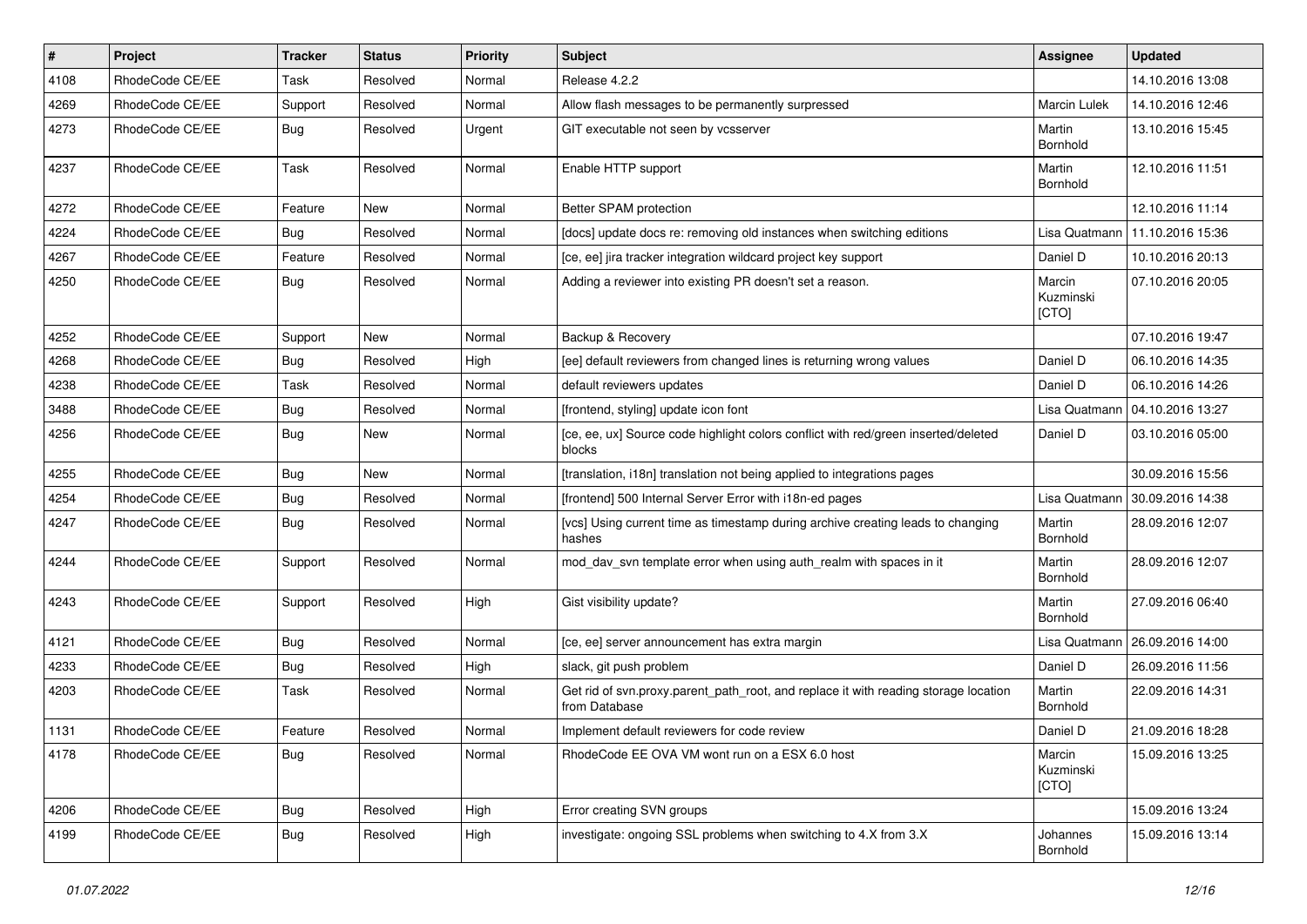| $\vert$ # | Project         | Tracker    | <b>Status</b> | <b>Priority</b> | <b>Subject</b>                                                                                                     | Assignee                     | <b>Updated</b>   |
|-----------|-----------------|------------|---------------|-----------------|--------------------------------------------------------------------------------------------------------------------|------------------------------|------------------|
| 4194      | RhodeCode CE/EE | Task       | Resolved      | Normal          | move svn http backend out of labs into a real VCS settings                                                         | Lisa Quatmann                | 14.09.2016 23:16 |
| 4227      | RhodeCode CE/EE | Support    | Resolved      | Normal          | VBScript files detected as text/plain - no syntax highlighting                                                     |                              | 14.09.2016 22:38 |
| 4226      | RhodeCode CE/EE | Feature    | New           | Normal          | [settings, system info] add VCS and Channelstream status to System Info                                            |                              | 14.09.2016 16:45 |
| 4179      | RhodeCode CE/EE | Task       | New           | Normal          | [ce, ee] refine perms summary list                                                                                 | Daniel D                     | 14.09.2016 12:09 |
| 4208      | RhodeCode CE/EE | <b>Bug</b> | New           | Normal          | [ce, ee] test errors get hidden by error page                                                                      | Daniel D                     | 14.09.2016 12:00 |
| 4225      | RhodeCode CE/EE | Feature    | Resolved      | Normal          | [ce, ee] repo group integrations cascade to child repo groups                                                      | Daniel D                     | 14.09.2016 11:12 |
| 4223      | RhodeCode CE/EE | Bug        | Resolved      | High            | [git, tags] annotated tags not appearing in UI                                                                     | Daniel D                     | 12.09.2016 06:12 |
| 4192      | RhodeCode CE/EE | Feature    | Resolved      | Normal          | [ce, ee] slack/hipchat integrations group commits by branch pushed                                                 |                              | 09.09.2016 19:01 |
| 4151      | RhodeCode CE/EE | Task       | Resolved      | Normal          | [packaging] Subversion to current 1.9.X                                                                            |                              | 09.09.2016 10:18 |
| 4153      | RhodeCode CE/EE | Task       | Resolved      | Normal          | Optimize readme fetching by changing the system of readme detection                                                | Johannes<br>Bornhold         | 09.09.2016 10:17 |
| 4222      | RhodeCode CE/EE | Feature    | New           | Normal          | Configurable detection of READMEs                                                                                  |                              | 09.09.2016 10:05 |
| 4216      | RhodeCode CE/EE | Task       | New           | Normal          | [ux, renderers] implement consistent rendering for text fields                                                     |                              | 06.09.2016 11:46 |
| 4213      | RhodeCode CE/EE | Feature    | New           | High            | Embed PostgreSQL database                                                                                          | Marcin<br>Kuzminski<br>[CTO] | 03.09.2016 23:45 |
| 4181      | RhodeCode CE/EE | Task       | Resolved      | Normal          | Integrations: allow root repos only integrations                                                                   | Daniel D                     | 31.08.2016 17:44 |
| 4202      | RhodeCode CE/EE | Task       | Resolved      | Normal          | Polish the 503.html page                                                                                           | Daniel D                     | 30.08.2016 23:54 |
| 4166      | RhodeCode CE/EE | Bug        | Resolved      | Urgent          | [ce] Rhodecode crashing after MySQL error                                                                          |                              | 23.08.2016 23:35 |
| 4140      | RhodeCode CE/EE | Task       | Resolved      | Normal          | Check middleware chain status, and Verify that special middleware is catching<br>exceptions correctly              |                              | 23.08.2016 12:13 |
| 4184      | RhodeCode CE/EE | <b>Bug</b> | Resolved      | High            | fix content INT overflow bug                                                                                       | Marcin<br>Kuzminski<br>[CTO] | 23.08.2016 10:31 |
| 4191      | RhodeCode CE/EE | Feature    | New           | Normal          | Add custom Image logo option to header                                                                             |                              | 22.08.2016 14:49 |
| 4189      | RhodeCode CE/EE | Bug        | <b>New</b>    | Normal          | [tests, git] count of commit ids is different for git than hg when comparing remote                                |                              | 22.08.2016 12:34 |
| 4180      | RhodeCode CE/EE | Task       | Resolved      | Normal          | integrations: possible limit the updates sent                                                                      | Daniel D                     | 22.08.2016 12:22 |
| 4190      | RhodeCode CE/EE | <b>Bug</b> | New           | Normal          | [tests] fix or remove rst xss inline test                                                                          |                              | 22.08.2016 12:15 |
| 4188      | RhodeCode CE/EE | <b>Bug</b> | New           | Normal          | [tests, svn] changeset tests produce different results for svn                                                     |                              | 22.08.2016 09:54 |
| 4182      | RhodeCode CE/EE | Feature    | New           | Normal          | add direct link from notification to corresponding PR                                                              |                              | 19.08.2016 12:35 |
| 4116      | RhodeCode CE/EE | Bug        | New           | High            | [ee] Starting EE or running paster commands like setup-rhodecode does not work<br>without setting LC_ALL properly. |                              | 18.08.2016 21:03 |
| 4173      | RhodeCode CE/EE | Bug        | Resolved      | Urgent          | [ce, ee] mysql recycle pool timeout not working                                                                    | Daniel D                     | 16.08.2016 22:02 |
| 4175      | RhodeCode CE/EE | Feature    | Resolved      | Normal          | [ce, ee] repo group integrations                                                                                   | Daniel D                     | 16.08.2016 20:00 |
| 4147      | RhodeCode CE/EE | Task       | New           | Normal          | [ce, ee, docs] Events documentation                                                                                | Daniel D                     | 15.08.2016 12:33 |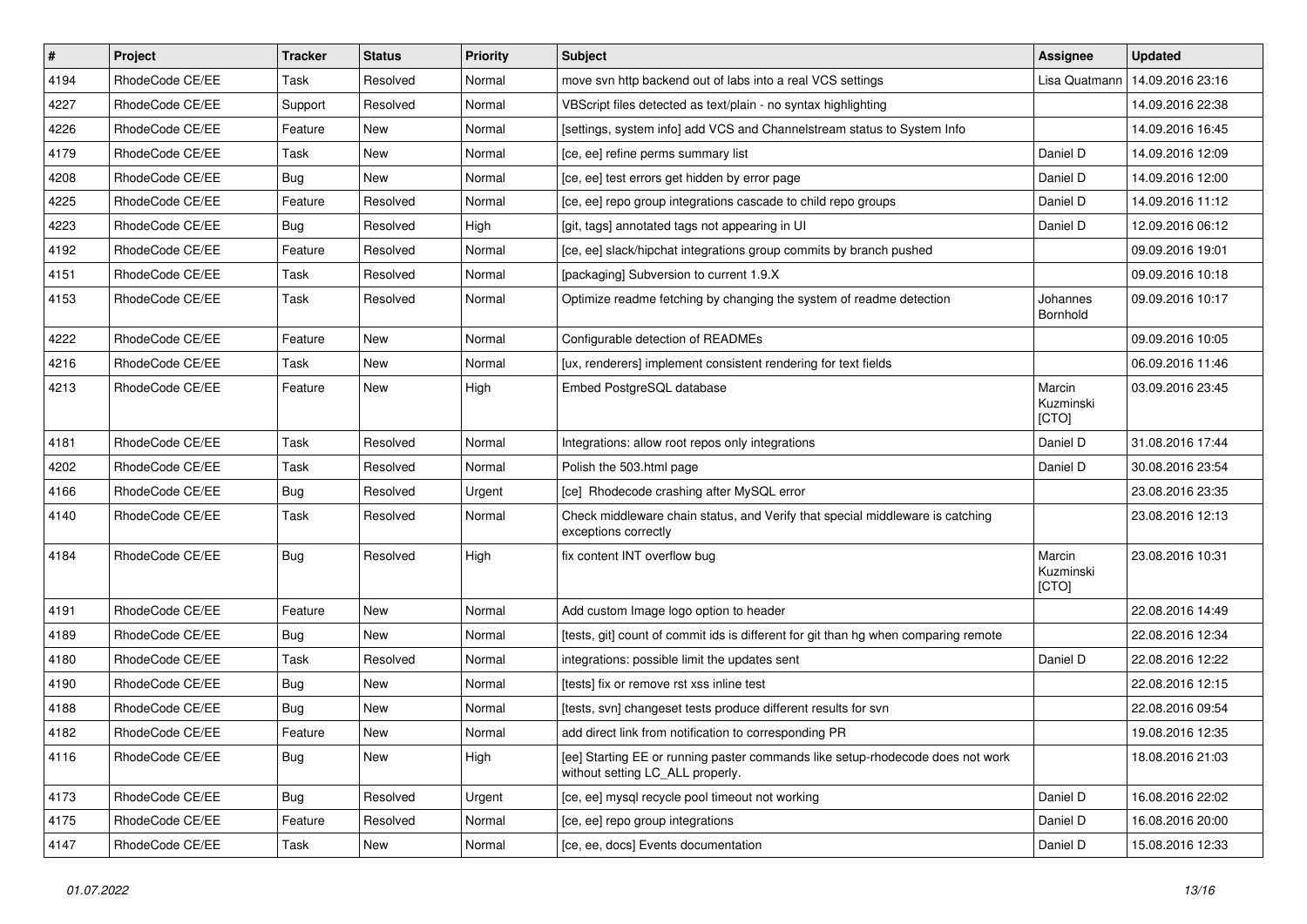| $\vert$ # | Project         | <b>Tracker</b> | <b>Status</b> | <b>Priority</b> | <b>Subject</b>                                                                            | Assignee                     | <b>Updated</b>   |
|-----------|-----------------|----------------|---------------|-----------------|-------------------------------------------------------------------------------------------|------------------------------|------------------|
| 4163      | RhodeCode CE/EE | Task           | New           | Normal          | [ce, ee] celery refactor + upgrade                                                        |                              | 15.08.2016 12:32 |
| 2264      | RhodeCode CE/EE | Bug            | Resolved      | Normal          | New user password change doesn't actually require a password change.                      |                              | 12.08.2016 16:01 |
| 3967      | RhodeCode CE/EE | Support        | In Progress   | Normal          | Server 500 error                                                                          |                              | 11.08.2016 13:39 |
| 3454      | RhodeCode CE/EE | Task           | Feedback      | Normal          | [ce/ee] visually differentiate the two editions                                           | Marcin<br>Kuzminski<br>[CTO] | 10.08.2016 03:30 |
| 3923      | RhodeCode CE/EE | Bug            | New           | Normal          | odd exception on running internal-code                                                    |                              | 09.08.2016 10:54 |
| 4157      | RhodeCode CE/EE | Feature        | New           | Normal          | [integrations] Integrate with industry standard SW development tools                      | Daniel D                     | 08.08.2016 12:55 |
| 4154      | RhodeCode CE/EE | Bug            | New           | Low             | [ce, ee] user register via github captcha                                                 |                              | 05.08.2016 22:51 |
| 4144      | RhodeCode CE/EE | Feature        | New           | Normal          | [ux] improve enable/disable of notifications                                              |                              | 02.08.2016 17:19 |
| 3022      | RhodeCode CE/EE | Bug            | New           | Normal          | SVN support with repositories groups                                                      |                              | 26.07.2016 18:25 |
| 4092      | RhodeCode CE/EE | Bug            | Feedback      | Normal          | [ce, ee] Redmine/JIRA integrations - smart commits                                        | Daniel D                     | 21.07.2016 12:59 |
| 4110      | RhodeCode CE/EE | Bug            | In Progress   | Normal          | [ce, ee] repos can be named _admin, _static                                               | Daniel D                     | 20.07.2016 19:51 |
| 3971      | RhodeCode CE/EE | Bug            | Resolved      | Normal          | [ce, vcs] Merge requests/Pull requests failing due to rebase problem                      | Johannes<br>Bornhold         | 19.07.2016 15:54 |
| 3504      | RhodeCode CE/EE | Task           | In Progress   | Normal          | [routing] Move static assets under a common prefix                                        |                              | 19.07.2016 12:27 |
| 4091      | RhodeCode CE/EE | Bug            | Resolved      | Normal          | [ce, ee] Redmine integration blocks for 30 seconds if redmine server not available        | Daniel D                     | 15.07.2016 12:26 |
| 4081      | RhodeCode CE/EE | Support        | Resolved      | Normal          | Receiving server 500 error when trying to clone repo from windows client using<br>eclipse |                              | 12.07.2016 14:30 |
| 2744      | RhodeCode CE/EE | Task           | Resolved      | Normal          | Deprecating Internet Explorer                                                             |                              | 06.07.2016 12:04 |
| 4035      | RhodeCode CE/EE | Bug            | In Progress   | Normal          | failed to create whoosh index                                                             | Marcin<br>Kuzminski<br>[CTO] | 06.07.2016 00:04 |
| 4065      | RhodeCode CE/EE | <b>Bug</b>     | Resolved      | Normal          | [ux, login] 404 on login after comment attempt                                            | Marcin<br>Kuzminski<br>[CTO] | 04.07.2016 00:40 |
| 3999      | RhodeCode CE/EE | Feature        | Resolved      | Normal          | Add `send account information` to user creation page                                      |                              | 28.06.2016 15:22 |
| 4036      | RhodeCode CE/EE | Bug            | Resolved      | Normal          | encrypted clone uri can throw unicodeerror after key change                               | Marcin<br>Kuzminski<br>[CTO] | 27.06.2016 19:38 |
| 4040      | RhodeCode CE/EE | Bug            | New           | Low             | [ce, ee] logout when logged out causes 403 Cross-site request forgery detected            |                              | 23.06.2016 13:40 |
| 3372      | RhodeCode CE/EE | <b>Bug</b>     | In Progress   | High            | [Idap, groups] Customer gets an empty list of groups                                      | Mikhail<br>Chernykh          | 08.06.2016 11:32 |
| 3486      | RhodeCode CE/EE | Feature        | New           | Normal          | expose origin of permission in perm dict for users                                        |                              | 06.06.2016 10:54 |
| 3980      | RhodeCode CE/EE | Feature        | New           | Normal          | Add CI engine                                                                             |                              | 05.06.2016 21:32 |
| 3979      | RhodeCode CE/EE | Feature        | New           | Normal          | Add kanban board                                                                          |                              | 05.06.2016 21:20 |
| 3978      | RhodeCode CE/EE | Feature        | New           | Normal          | Add bug tracker                                                                           |                              | 05.06.2016 21:20 |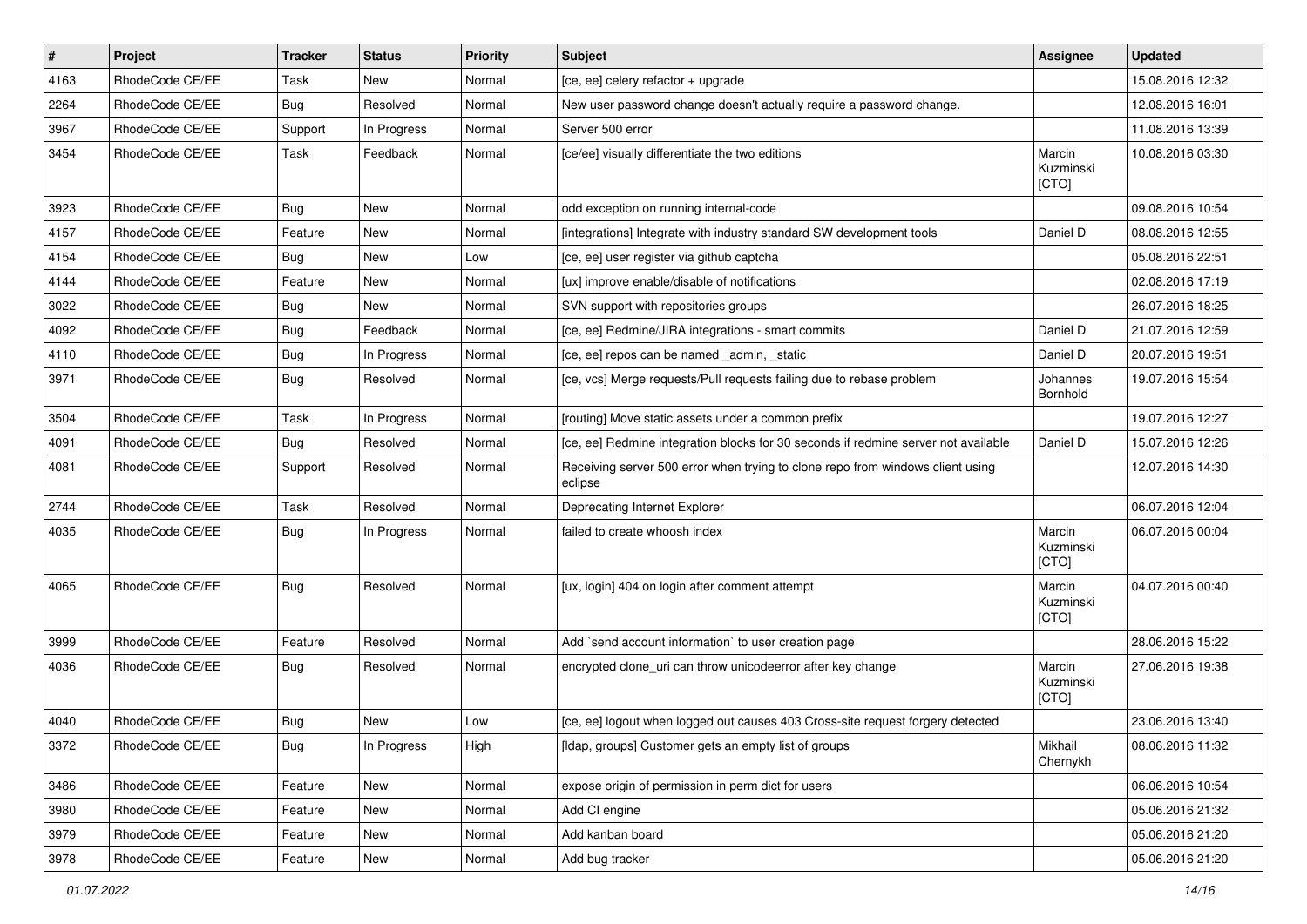| $\sharp$ | Project         | <b>Tracker</b> | <b>Status</b> | Priority | Subject                                                                                       | <b>Assignee</b>              | <b>Updated</b>   |
|----------|-----------------|----------------|---------------|----------|-----------------------------------------------------------------------------------------------|------------------------------|------------------|
| 3977     | RhodeCode CE/EE | Feature        | New           | Normal   | Wiki                                                                                          |                              | 05.06.2016 21:11 |
| 3963     | RhodeCode CE/EE | Bug            | <b>New</b>    | Normal   | [ce] Getting a newly added repo via remap/rescan via api gives no data                        |                              | 27.05.2016 05:02 |
| 148      | RhodeCode CE/EE | Feature        | New           | Normal   | [comments] Add per file and multiline comments in a changeset                                 |                              | 25.05.2016 10:20 |
| 3956     | RhodeCode CE/EE | Bug            | New           | Normal   | [ce] - svn commit with all 'None' properties (author, message, etc.)                          |                              | 23.05.2016 17:22 |
| 3939     | RhodeCode CE/EE | <b>Bug</b>     | <b>New</b>    | Normal   | [ux] changelog filter blank after going back in browser                                       |                              | 18.05.2016 14:50 |
| 3922     | RhodeCode CE/EE | Bug            | New           | Normal   | svn backend returns different diff to git/hg backends                                         |                              | 11.05.2016 14:29 |
| 3615     | RhodeCode CE/EE | Bug            | <b>New</b>    | Low      | (OperationalError) too many SQL variables on admin journal page                               |                              | 06.05.2016 11:45 |
| 3555     | RhodeCode CE/EE | <b>Bug</b>     | Resolved      | Normal   | Then disabled repo location change the panel should explicitly state that it's disabled       |                              | 25.04.2016 10:34 |
| 3556     | RhodeCode CE/EE | Task           | Resolved      | Normal   | Disable and rename initial_repo_scan flag                                                     | Marcin<br>Kuzminski<br>[CTO] | 22.04.2016 14:33 |
| 3549     | RhodeCode CE/EE | Bug            | Resolved      | Normal   | [4.0.0 regression], file source links use last commit id instead of current commit id         | Marcin<br>Kuzminski<br>[CTO] | 21.04.2016 16:10 |
| 3239     | RhodeCode CE/EE | Task           | Resolved      | Normal   | Catch all route for repo page or repo group page is always executing checks for<br>every page |                              | 21.04.2016 11:30 |
| 2539     | RhodeCode CE/EE | Feature        | Feedback      | Normal   | Recursive deletion of resources                                                               |                              | 20.04.2016 08:52 |
| 3472     | RhodeCode CE/EE | Feature        | <b>New</b>    | Normal   | Expose unified hooks that can be used in SSH backend                                          |                              | 14.04.2016 17:54 |
| 3484     | RhodeCode CE/EE | Task           | New           | Normal   | oauth: reduce required permissions for 3rd party                                              |                              | 13.04.2016 12:33 |
| 3483     | RhodeCode CE/EE | Bug            | <b>New</b>    | Normal   | oauth: disable 3rd party registration if RhodeCode registration is disabled                   | Marcin<br>Kuzminski<br>[CTO] | 13.04.2016 12:13 |
| 3460     | RhodeCode CE/EE | Feature        | New           | Normal   | [ux, frontend] hide "show more" button when there is nothing more to show                     |                              | 11.04.2016 13:37 |
| 3455     | RhodeCode CE/EE | Feature        | <b>New</b>    | Normal   | [ux] commit message search should render entire commit message                                |                              | 07.04.2016 17:50 |
| 3441     | RhodeCode CE/EE | Bug            | New           | Normal   | [ux] clicking on line in file view scrolls to that line                                       |                              | 05.04.2016 13:35 |
| 3373     | RhodeCode CE/EE | Feature        | <b>New</b>    | Normal   | Allow to create Bookmarks and Branches from UI                                                |                              | 05.04.2016 09:21 |
| 3440     | RhodeCode CE/EE | Feature        | <b>New</b>    | Normal   | [design, ux] mock-up user interface for adding a branch/bookmark                              |                              | 05.04.2016 09:21 |
| 3357     | RhodeCode CE/EE | Bug            | Resolved      | Normal   | switch to sometimes fails to load files metadata                                              |                              | 30.03.2016 10:56 |
| 3382     | RhodeCode CE/EE | <b>Bug</b>     | <b>New</b>    | Normal   | download superrepo with subrepos                                                              |                              | 25.03.2016 01:30 |
| 3377     | RhodeCode CE/EE | Task           | New           | Normal   | extra fields types extensions                                                                 |                              | 24.03.2016 15:23 |
| 3376     | RhodeCode CE/EE | Task           | New           | Normal   | Repo action plugins                                                                           |                              | 24.03.2016 15:21 |
| 3362     | RhodeCode CE/EE | Task           | New           | Normal   | auth-plugins, indicate visually that plugin is turned on but NOT enabled                      |                              | 22.03.2016 19:03 |
| 3351     | RhodeCode CE/EE | <b>Bug</b>     | New           | Normal   | Duplicate IP whitelist entry shows error flash                                                |                              | 21.03.2016 15:54 |
| 2882     | RhodeCode CE/EE | Feature        | New           | Normal   | Bulk comment submit                                                                           |                              | 17.03.2016 17:50 |
| 3334     | RhodeCode CE/EE | Bug            | New           | Normal   | Attempt to edit .coveragerc through the online file editor                                    |                              | 17.03.2016 13:49 |